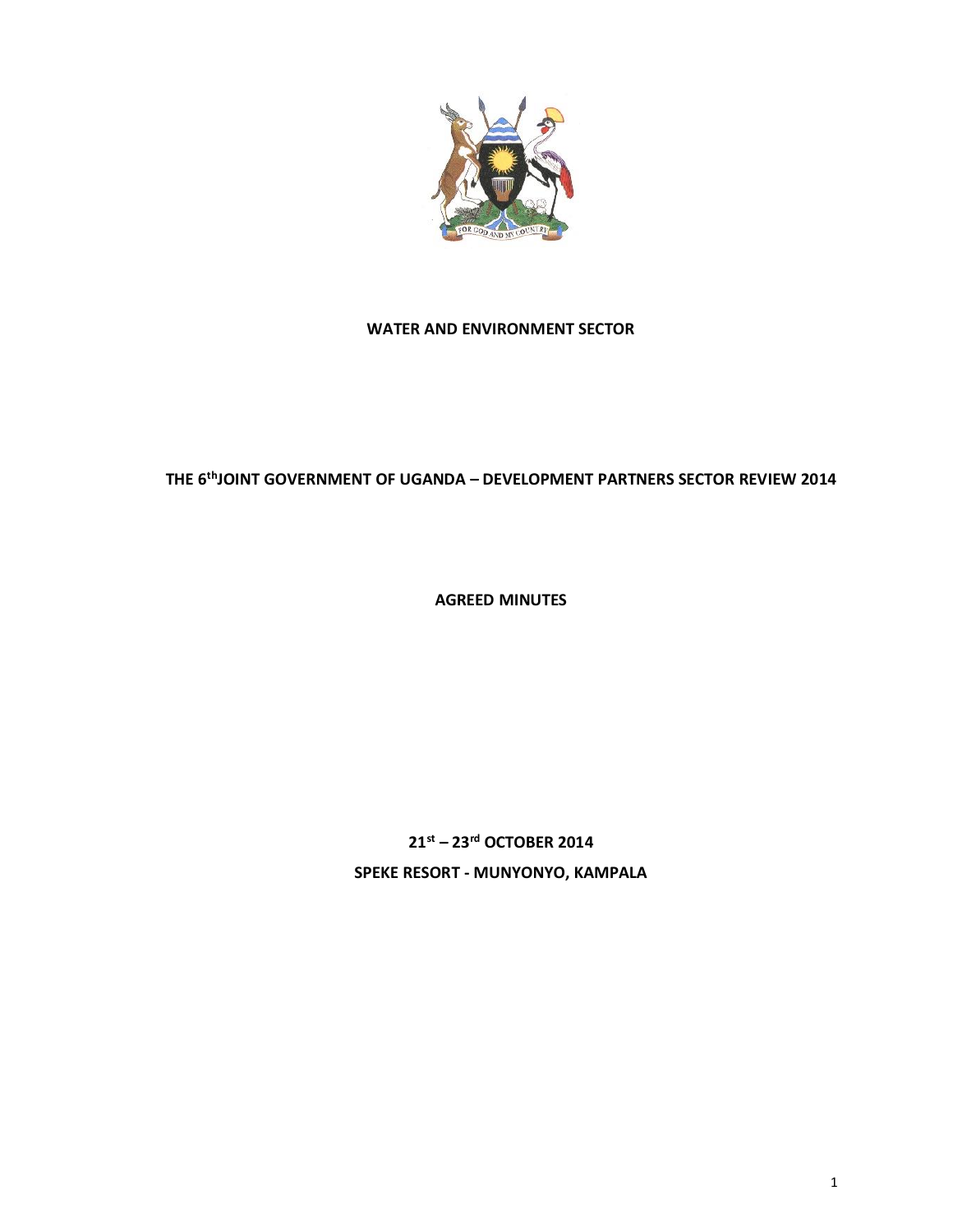# **Table of Contents**

| $\mathbf{1}$            |                 |  |  |  |
|-------------------------|-----------------|--|--|--|
| $\overline{2}$          |                 |  |  |  |
|                         | 2.1             |  |  |  |
|                         | 2.2             |  |  |  |
|                         | 2.3             |  |  |  |
|                         | 2.4             |  |  |  |
|                         | 2.5             |  |  |  |
| $\overline{\mathbf{3}}$ |                 |  |  |  |
|                         | 3.1             |  |  |  |
|                         | 3.2             |  |  |  |
|                         | 3.2.1           |  |  |  |
|                         | 3.2.2           |  |  |  |
|                         | 3.2.3           |  |  |  |
|                         | 3.2.4           |  |  |  |
|                         | 3.2.5           |  |  |  |
|                         | 3.2.6           |  |  |  |
|                         | 3.2.7           |  |  |  |
|                         | 3.2.8           |  |  |  |
|                         | 3.2.9           |  |  |  |
| 4                       |                 |  |  |  |
|                         | 4.1             |  |  |  |
|                         | 4.2             |  |  |  |
|                         | 4.3             |  |  |  |
|                         | 4.4             |  |  |  |
| 5                       |                 |  |  |  |
| 6                       |                 |  |  |  |
|                         | <b>ANNEX 1.</b> |  |  |  |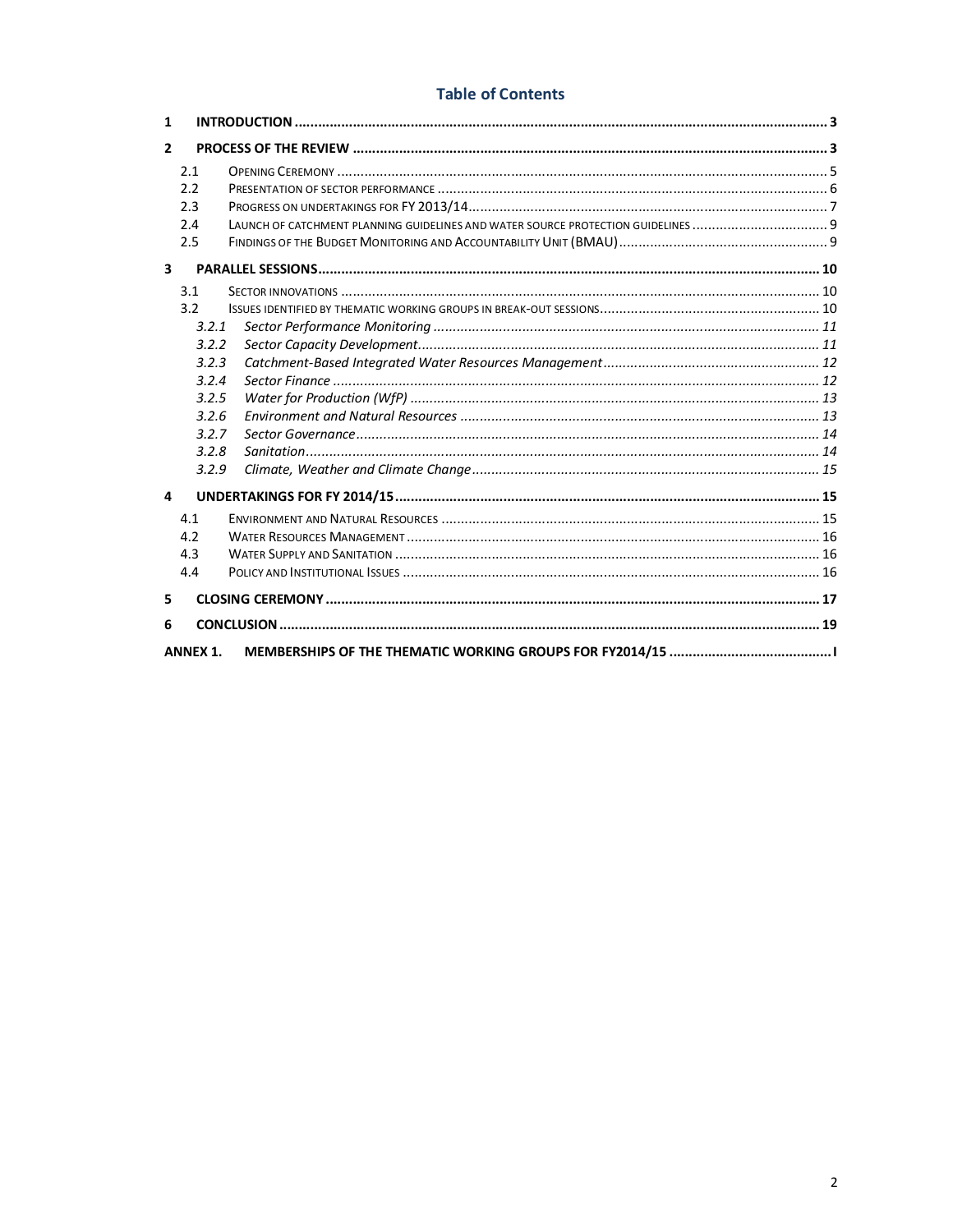# **1 INTRODUCTION**

The Joint Sector Review (JSR) is a forum for performance assessment, setting ofpriority actions/undertakings and provision of policy guidance for the water and environment sector. The review is guided by an annual Sector Performance Report, and a pre-determined theme originating from emerging sector policy and/or strategic issues. The review allows a broad spectrum of stakeholders to get an insight into, discuss, and influence sector developments. The JSR draws conclusions and makes recommendations on the overall key issues in the sector. Any binding decisions during JSRs, such as key actions or undertakings for the forthcoming twelve months or beyond, are subject to formal endorsement by the Water & Environment Sector Working Group.

The JSR critically examines the achievement of annual targets for the key sector performance indicators, agreed actions and attainment of undertakings for the previous year(s), andalso formulates new undertakings to be implemented during the following year(s)...The JSR supports the Joint Budget Support Framework and its Joint Assessment Framework (JAF), which is the agreed Government of Uganda and Development Partners' mechanism for constructive dialogue and agreements on provision of Budget Support. The review supports the JAF appraisal, which normally takes place in November.

The timing of the JSR is also linked to the start of preparations for the next national budget cycle and the Medium-Term Expenditure Framework (MTEF).

# **2 PROCESS OF THE REVIEW**

The  $6<sup>th</sup>$ JSR for the water and environment sector took place from 21<sup>st</sup> to 23<sup>rd</sup> October 2014 at the Speke Resort- Munyonyo, Kampala. The theme for the review was **"***Financing of the Water and Environment Sector for Sustainable Service delivery***"**.

The 2014 JSR had the following specific objectives:

- 1. To assess progress and performance of the sector in relation to the agreed key sector performance indicators and the 2013 JSR undertakings.
- 2. To provide policy and strategic guidance to the Water and Environment Sector institutions and stakeholders.
- 3. To develop key actions and undertakings for the forth-coming twelve-month period or beyond.

The overall sector performance for 2013/14FY is presented in the Water and Environment Sector Performance Report, 2014.

Participants in this year's review included:

1. Government Ministries, Departments and Agencies (MDA), namelyMinistry of Finance, Planning and Economic Development (MoFPED), Office of the Prime Minister (OPM), Ministry of Energy and Mineral Development (MEMD), National Planning Authority (NPA), Uganda Prisons, Ministry of Water and Environment (MWE), Umbrella Organisations (UO), the sector semi-autonomous agencies, i.e. the National Water & Sewerage Corporation (NWSC), National Environment Management Authority (NEMA), Uganda National Meteorological Authority (UNMA) and National Forest Authority (NFA), as well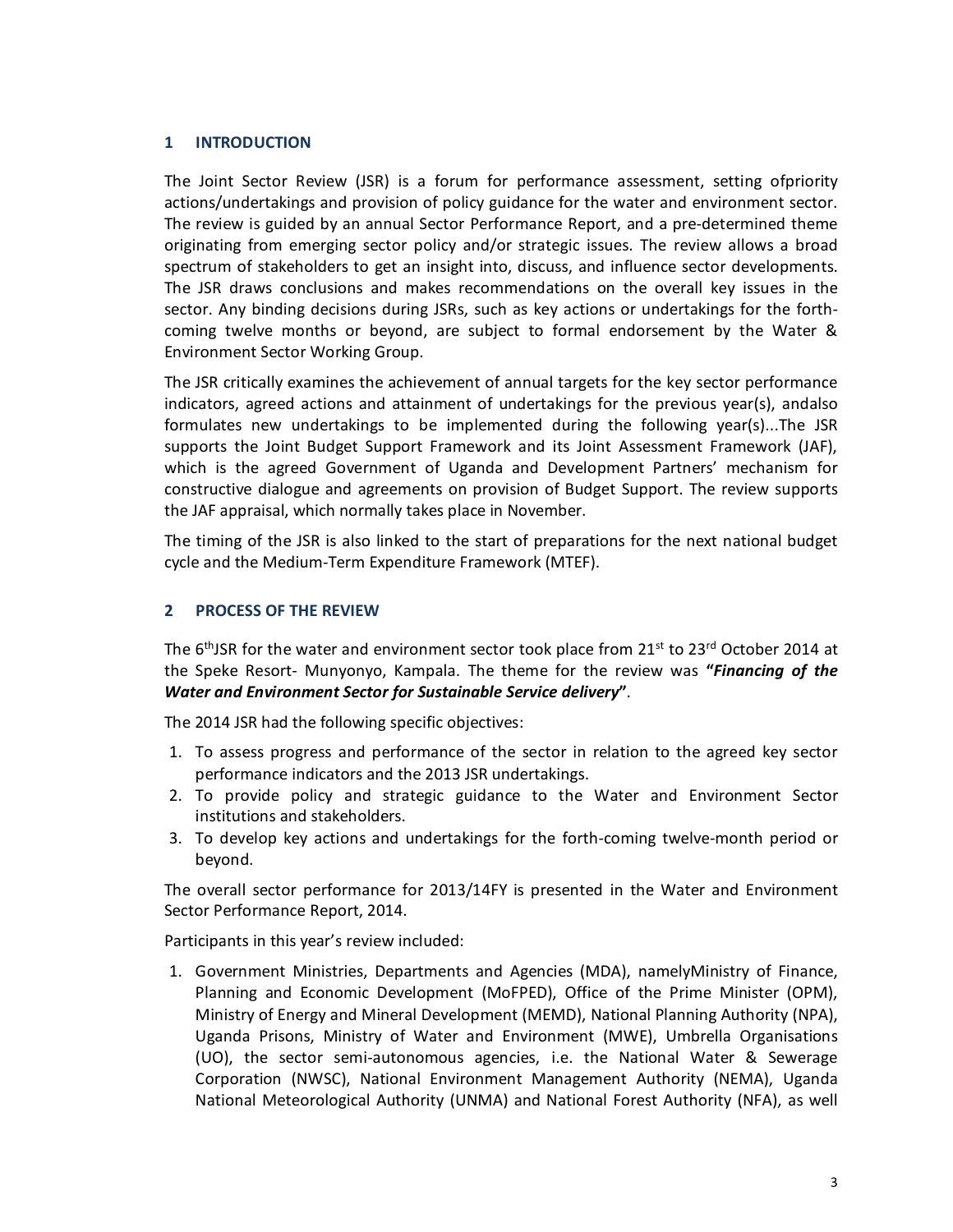as the Appropriate Technology Centre (ATC Mukono), and the Environmental Protection Police Unit

- 2. Selected Local Governments (of Adjumani, Agago, Arua, Buliisa, Busia, Gulu, Hoima, Kabarole, Kamuli, Kanungu, Kasese, Kayunga, Kiboga, Kumi, Kyegegwa, Lira, Lyantonde, Manafwa, Maracha, Masindi, Mbarara, Mukono, Mwoya, Napak, Rubirizi, Serere, Soroti, and Wakiso Districts), represented by their elected and appointed officials, namely: District Chairpersons, Chief Administrative Officers (CAOs), District Health Inspectors (DHIs), District Water Officers (DWOs),District Natural Resources Officers (DNROs), District Environment Officers (DEOs), District Forestry Officers (DFOs), City Environment Officers, Town Engineers, and Town Clerks representing Water Authorities, and Kampala Capital City Authority (KCCA).
- 3. Bilateral Development Partners (Austrian Development Cooperation (ADC), Danish Embassy (Danida), French Development Agency (AFD), Germany (Kreditanstalt für Wiederaufbau (KfW), Deutsche Gesellschaft für Internationale Zusammenarbeit (GIZ), and German Embassy), and Japan International Cooperation Agency (JICA).
- 4. Multilateral Development Partners (African Development Bank (AfDB), the European Union (EU) Delegation, Food and Agricultural Organisation (FAO) of the United Nations, United Nations Children's Fund (UNICEF), United Nations Development Programme (UNDP), and the World Bank.
- 5. Civil Society Organisations-CSOs (ACODE, Africa Ahead, Care International in Uganda, Environmental Management for Livelihood Improvement (EMLI), Environmental Alert, Hoima Forest Coalition/HEP, International Union for Conservation of Nature and Natural Resources (IUCN) , Joint Effort to Save the Environment (JESE),Lifeline Fund International, Living Water International, Livelihood Improvement Programme of Uganda (LiPRo), Network for Water and Sanitation (NETWAS), Protos, Netherlands Development Organisation (SNV), Tree Talk, Uganda Wildlife Society, Water-Aid, Water for People,Uganda Water and Sanitation NGO Network (UWASNET), which is an umbrella organisation of Civil Society Organizations involved in the water and sanitation subsector, and World Wildlife Fund (WWF) Uganda
- 6. The Uganda Local Government Association (ULGA) and the Association of Private Water Operators (APWO)
- 7. The private sector, represented by individual contractors and consultants namely, Dott Services Ltd., Uganda Baati Ltd., Vitens Evides International, Warner Consultants and Whave Solutions
- 8. Researchers and radio and print media (Daily Monitor, New Vision, Radio Simba, UBC, Urban TV, and WBS), and
- 9. A visiting delegation of five participants from the Department of Water Affairs, Kingdom of Swaziland.

In all, **275**people participated in the Joint Sector Review 2014.

The process of the review included an opening ceremony in plenary, and summary presentations on sector performance during 2013/14 financial year, as well as progress of the undertakings for the previous joint sector review which was held in October 2013. Thereafter, parallel sessions were held, starting with various short presentations on key initiatives per sub-sector, and followed by break-out sessions along Thematic Groups (i.e. Sector Performance Monitoring, Sector Capacity Development, Integrated Water Resources Management, and Sector Finance, Water for Production, Environment & Natural Resources, Sector Governance, Sanitation, and Climate, Weather & Climate Change). Participants then reconvened in plenary to present and discuss the findings of the break-out sessions and agree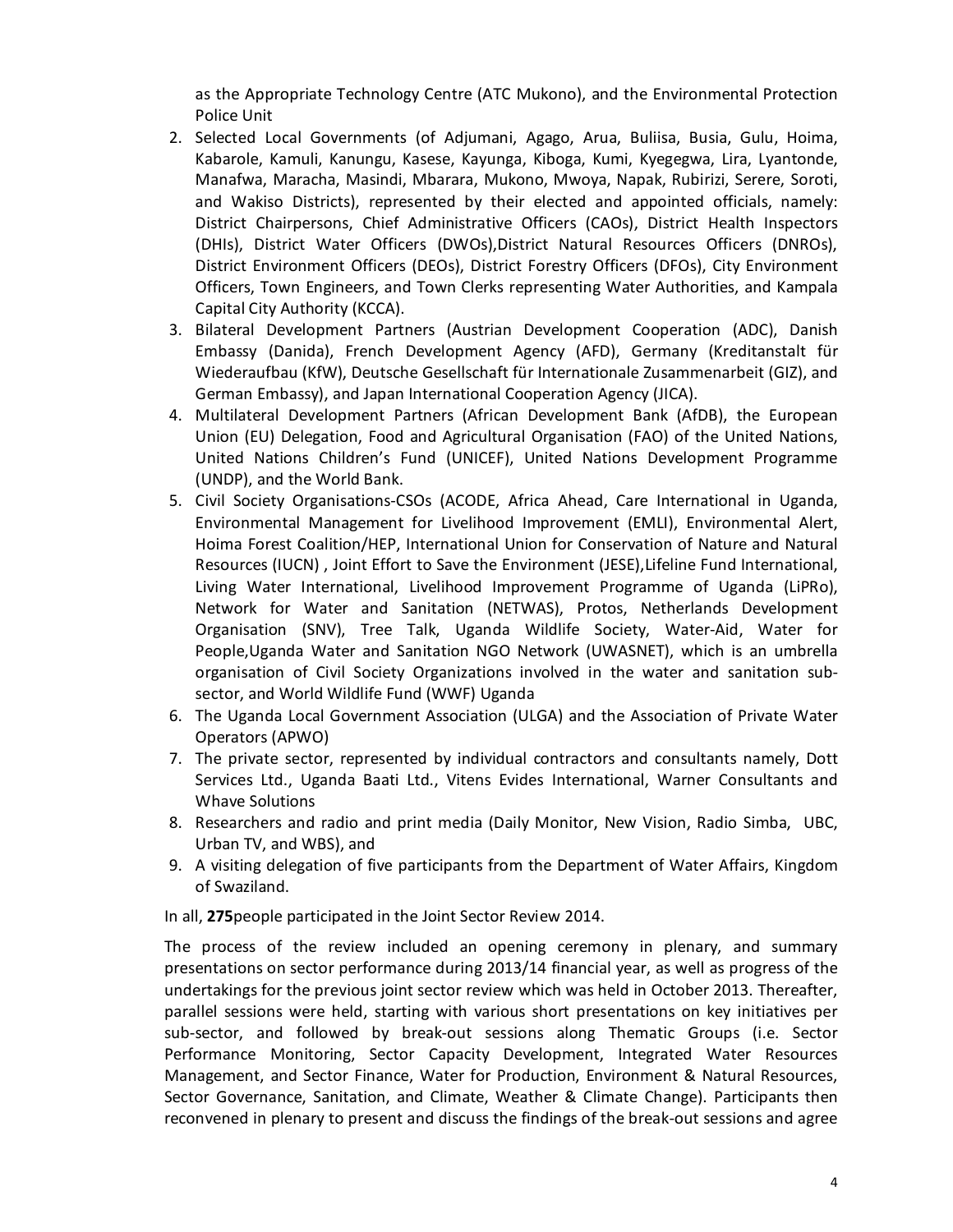on formulation of new undertakings for the FY214/15. There was also a presentation by the Ministry of Finance, Planning & Economic Development's Budget Monitoring and Accountability Unit on findings from field visits to selected project/field activities in the water and sanitation sub-sector. Other activities includeda formal launch of the Catchment Planning Guidelines and Source Protection Guidelines by the Hon. Minister for Water & Environment.

#### **2.1 Opening Ceremony**

The JSR 2014 opening ceremony was chaired by Mr David O. O. Obong, the Permanent Secretary, MWE and he welcomed all participants to the review. During the introduction to the overall review process for 2014, it was mentioned that the overall programme for the review had been modified in order to have more discussions through focal thematic groups. The Permanent Secretary then made opening remarks to the review through which he requested participants to observe a moment of silence for fourstaff of the Directorate ofWater ResourcesManagement/MWE who passed away in the previous year (i.e.the late Director of Water Resources Management, Eng. Mugisha Shillingi, Fred Kyosingira – Assistant Commissioner, Richard Okonga – Assistant Commissioner, and Moses Rupiny Oniang – Laboratory Technician). He mentioned the ongoing development of the new National Development Plan, NDP II, and government approval of a new structure for the Ministry of Water & Environment as a result of the restructuring process of selected government ministries, departments and agencies. The new structure notably includes the expansion of the Directorate of Water Resources Management through the formation of the new Department of International and Transboundary Affairs, the formation of theUrban Water Supply and Sewerage Regulation Department in the Directorate of Water Development, the change of the Department of Meteorology into the Uganda National Meteorological Authority in the Directorate of Environmental Affairs, whereas the Climate Change Unit has been upgraded to Climate Change Department.He also mentioned that construction of a new office block for the Ministry of Water & Environment at Luzira (Kampala) had started and is now at 40% completion. He informed the audience that the national climate change policy was approved by a Policy Committee on Environment in December 2013, and guidelines for mainstreaming climate change aspects in all sectors had been developed. Finally, he mentioned a decision taken by Government in early 2014 to reverse the destruction of wetlands in the country by cancellation all land titles which were illegally issued in wetlands after 1995.

Opening remarks were then made by H.E.Peter-Christof Blomeyer, the Ambassador of Germany (outgoing Lead Development Partner Representative for the Water and Sanitation sub-sector). During his speech, H.E. the Ambassador voiced concern about the stagnation in safe water supply coverage in rural areas as result of a high population growth coupled with insufficient funding to the water sector. Nevertheless, he was encouraged by the slow but steady increase in access to improved sanitation in the rural areas. He raised concern about the high pupil:latrine stance ratio of 70:1 in primary schools, as stunted growth of children as a result of bacteriological infections is partly the result of the appalling status of school sanitation. In that regard, he also noted the apparent sub-optimal coordination amongst the three ministries involved in sanitation as one of the issues that needs to be addressed.He pointed out the need for equitable and sustainable economic growth, which is impacted by the provision of safe water supply and sanitation, and encouraged the government to take a holistic approach in raising the living standards of Ugandans, which includes raising the budget share for the water and environment sector, which is now only at about 2.8% of the national budget.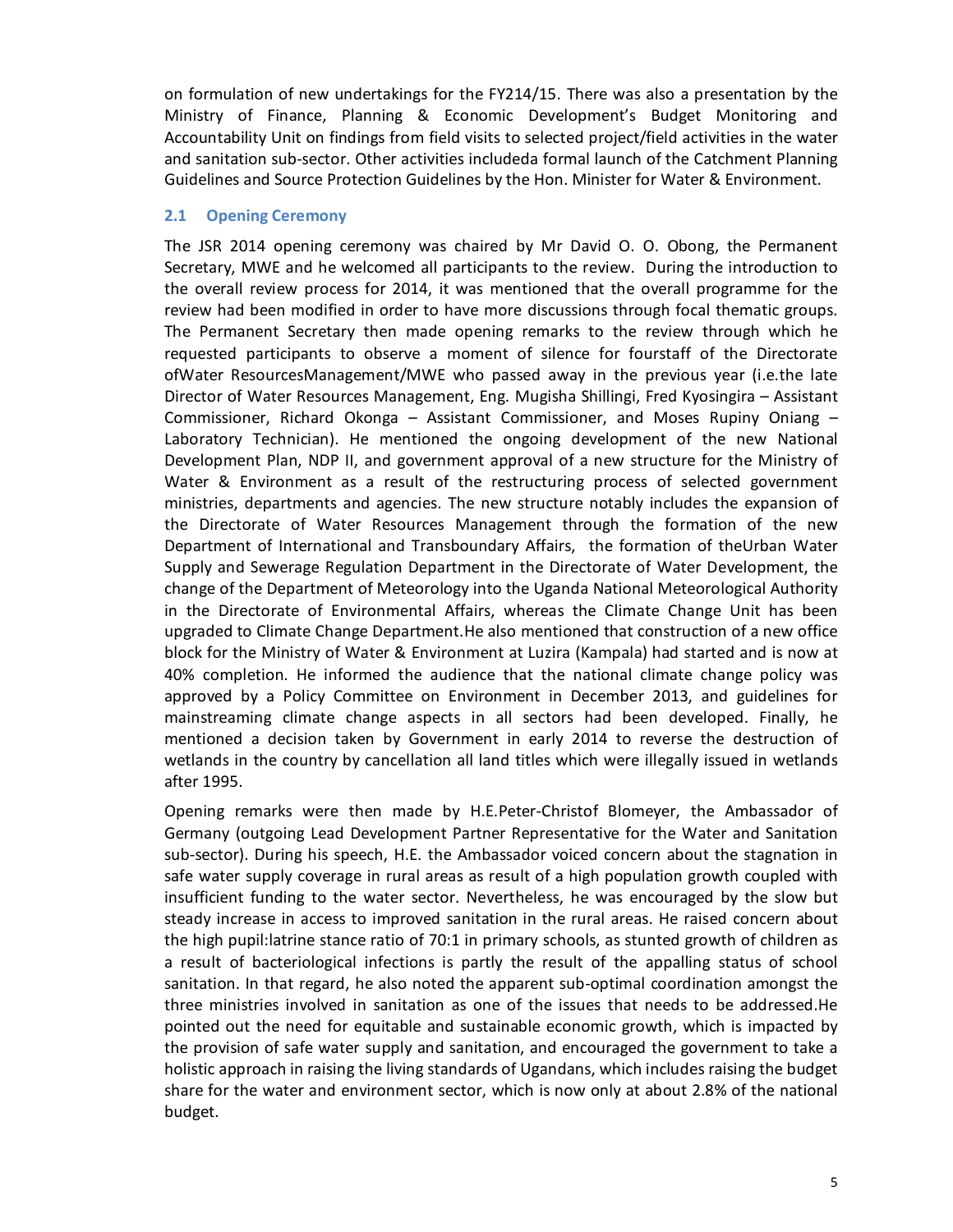This was followed by opening remarks fromMr. Bogdan Stefanescu, the Head of Rural Development Section, European Union Delegation in Uganda (Lead Development Partner Representative for the Environment and Natural Resources sub-sector (ENR)). He welcomed the deliberate attempt to invite more private sector participants to this Joint Sector Review, which will contribute to attainment of strategic public private partnerships in the ENR subsector, which have not yet been tapped into. This is an opportunity to explore and fits in well with this year's theme.

The Honourable Minister of Statefor Planning, and holding the Portfolio of Minister of Finance, Planning & Economic Development, Mr. Matia Kasaija, made opening remarks and informed the audience that the water and environment sector is key to improve the health and wealth of the Ugandan society, for instance through agriculture. He pointed out that the Hon. Minister of Finance, Planning & Economic Development, in her Budget Speech for 2014/15FY, mentioned that government will undertake corrective measures by collecting the due taxes, and enhance revenue collection procedures, to generate the required budget to fund the water and environment sector in addition to the other priority infrastructure sectors. In improving the sector performance, the minister recommended to focus on climate change adaptation, fast tracking of irrigation projects, commercial forest planting, enhancing soil fertility, cleaning of Lake Victoria for improved transportation, rainwater harvesting, scaling up bulk water supply for small scale farmers, wastewater treatment plants, enhance functionality of water facilities, purchase of state-of-the-art weather monitoring equipment including radar, and enforcement of the government decision on cancellation of land titles in wetlands. He shared his belief that the main challenges of service delivery in Uganda are not only the lack of sufficient resources, but in addition, the achievement of maximum efficiency and effectiveness of the available financial resources.

The Honourable Minister of Water and Environment, Professor Ephraim Kamuntu, in hisKeynote Speech titled "Bridging the Gap", discussed the situation where the indicators on handwashing after toilet use and safe water coverage show that a lot remains to be improved. The Minister also discussed the status of open defecation in the country, and the need for enforcement of our laws on environmental protection. He stated that the commitment of the NRM government is to provide universal access to safe water. To that effect, one must have adequate resources, and then use these efficiently; unfortunately the sector does not have the resources to achieve the national development plan targets. He reiterated the challenges of women carrying water on their heads, and the effects of climate change like floods and droughts which are so much linked to poverty, and the prevailing situation where almost the entire nation is dependent on wood fuel.He called for adoption of appropriate technologies that can match the different income levels and address the needs/demands of our people.

#### **2.2 Presentation of sector performance**

The session on presentation of the water and environment sector performance report for 2013/14 was chaired by the Managing Director of National Water and Sewerage Corporation, Dr. Silver Mugisha. Presentations highlighting key achievements, emerging policy and other strategic issues were made by the MWE Directors of Water Resources Management, Water Development, and Environment Affairs, plus the , Executive Directors of the sector semiautonomous agencies(NWSC, NFA, NEMA and UNMA).

The Minister of State for Environment, Hon. Flavia Nabugere, noted that the implementation of laws pertaining to the environment sector are lacking, and suggested that NEMA and NFA (their respective legal departments) should be given slots on the programme to present their findings in the next Joint Sector/Technical Review.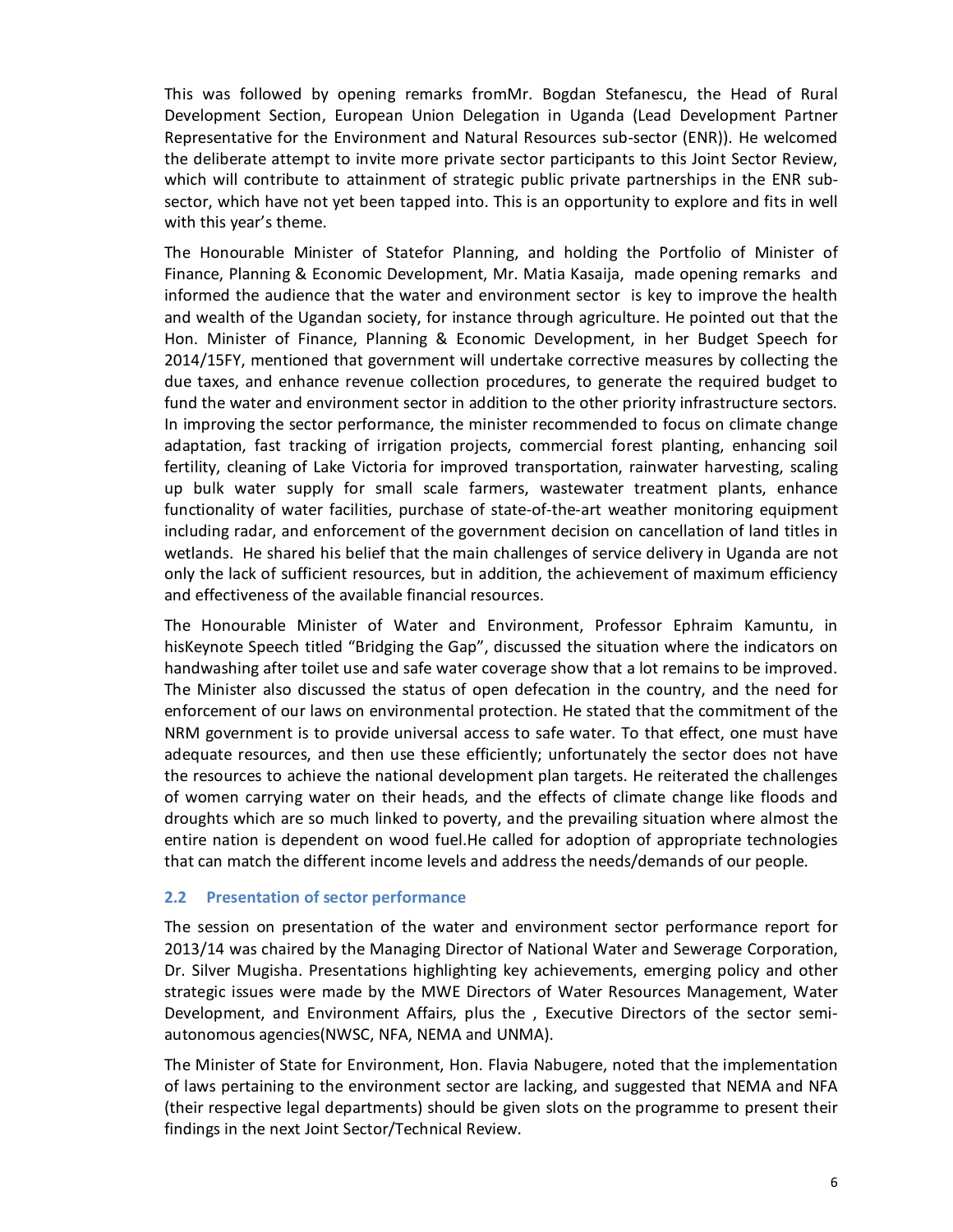Comments on the FY2013/14 sector performancewere made by Civil Society Organisations (CSOs), represented by the Uganda Water & Sanitation NGO Network (UWASNET) representing the Water and Sanitation CSOs, and by Environmental Alert, representing the ENR CSO-Network.

Germany, the Lead Development Partner Representative of the water and sanitation subsector, provided a response to the sector performance report;Ms. Caren Blume of the German Embassy,shared with the audience that this financial year, the Ministry of Water and Environment reached an absorption capacity of 90.1%, and was thus one of the financially better performing ministries within the government, which is very important in view of the limited budget. The funding gap, the difference between the financial requirements according to the Sector Investment Plan and the actual budget, of about 30% is such that it cannot be closed by gains in efficiency.

Mr. Bogdan Stefanescu of the EU Delegation in Uganda, representing the Lead Development Partner for the ENR sub-sector urged the Ministry to fast-track achievement of last year's undertakings 1 and 2 for the ENR sub-sector. He noted the sector's development of 7 Wetlands Management Plans, and hoped to see more progress in the coming year(s) to reverse the encroachment and destruction of protected wetlands in the country. He acknowledged the on–going processes towards development of a Wetlands management bill and welcomed Cabinet's directive to cancel land titles in wetlands and hoped that this exercise will be fast tracked and implemented in coordination with relevant all stakeholders e.g. NEMA, and the Uganda Investment Authority (UIA).

# **2.3 Progress on undertakings for FY 2013/14**

A total of 14 undertakings were agreed during last year's Joint Sector Review in October 2013. To implement the undertakings, thematic groups and subgroups were formed which thereafter prepared detailed action plans with indicators/outputs to monitor progress of implementation of each undertaking. The action plans were subsequently approved by the Water and Environment Sector Working Group (WESWG). Progress made on implementation of the 14 undertakings shows that 4 undertakings (Undertakings 5, 7, 11, 13) were achieved.A total of6(Undertakings 2, 3, 4, 6, 8 and 14) were only partially achieved (as a result of procurement delays, undertakings being too ambitious and outside the control of the sector, and/or insufficient funding); the work plans for these undertakings will be revised and retabled in the subsequent WESWG meeting for approval. Three undertakings (1, 9 and 10) covering two financial years are on track.

Undertaking No. 12 on increased coverage in rural water supply through increased funding was not achievedbecause the increased funding for rural water supply was only the result of release of funds by Danida for FY2012/13 which had been frozen. These Danida funds, which were released in FY2013/14 were used to fund activities/commitments made during the previous year (2012/13FY). It is recommended that, instead of rolling it over as an undertaking for next financial year, this issue of increased funding for rural water supply should be pursued at a political level with Ministry of Finance, Planning and Economic Development.

The progress of implementation for the undertakings is summarised below:-

**Undertaking 1 - Baseline data for ENR sector performance monitoring framework**: This undertaking, which spans over a 3-year period (FY12/13-14/15), is on track. Challenges include source and costs for data collection of indicator values, and the fact that not all indicators will be monitored yearly.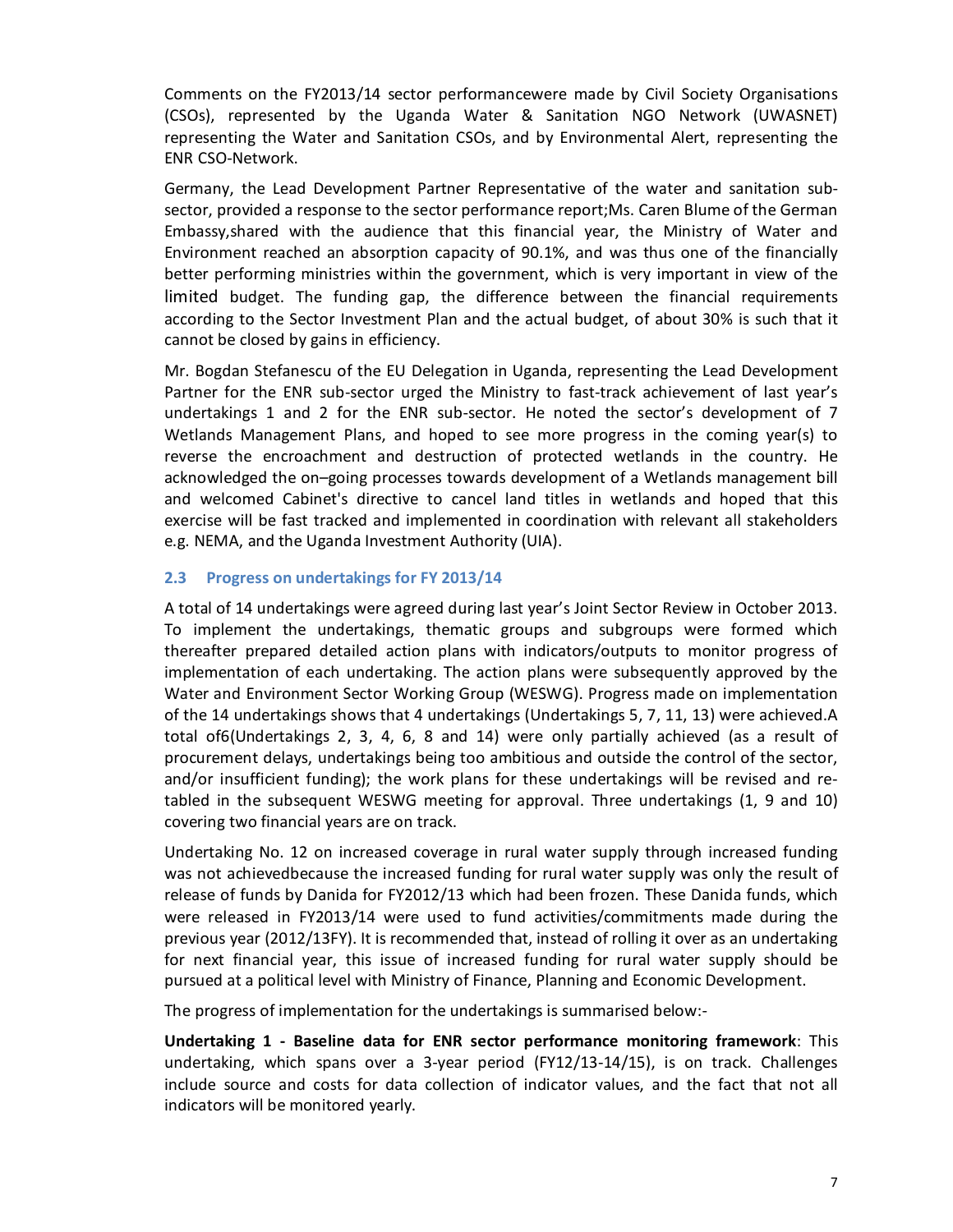**Undertaking 2 - demarcation and management of wetlands and forests**: This undertaking is delayed. Demarcation of some wetlands in selected districts commenced, but demarcation of the national forest reserves was not done because of lack of funding, and management of the ecosystems still needs to be put in place.

**Undertaking 3 - Oil contingency plan**: This undertaking has to be carried over to the next year following delays in implementation of the planned activities due to delays in finalising the Oil Contingency Plan.

**Undertaking 4 - Local Government Capacity Building for management of environment activities**: This undertaking was partially achieved as a capacity needs assessment was carried out for all districts, and training was carried out of 60 officers in effective ENR planning management as well as resource mobilisation. The undertaking will be carried over to the next year.

**Undertaking 5 –Development of 7Catchment Management Plans**: This undertaking was achieved.

**Undertaking 6 - Murchison Bay's Pollution Management** to mitigate the adverse aspects of pollution: This undertaking was partially achieved, whereby development of the strategy commenced with support of a consultant. The inception phase has been completed, and awareness workshops have been held for regulators and industries regarding pollution challenges and sensitization on Cleaner Production Technology and water use efficiency.

**Undertaking 7- Urban Water Functionality Indicator**: This undertaking was achieved, and the indicator reads: "*Ratio of sold and paid for water [m³/months] to actual demand [m³/months*]."

**Undertaking 8 - Functionality Improvements of Urban Water Supply by NWSC**: Various activities were implemented towards improvement of the functionality of towns taken over by NWSC. This undertaking has not been achieved fully, but it is expected to be fully accomplished in the current financial year, without maintaining it as an undertaking for FY2014/15.

**Undertaking 9 - District Conditional Grant Allocation Formula**: This two-year undertaking is on track; the revised District Water & Sanitation Conditional Grant (DWSCG) allocation formula was presented, finalized and agreed upon at Rural Water Department level. The application of revised allocation formula at national level awaits approval of Top Policy Committee/MWE and the Water and Environment Sector Working Group (WESWG).

**Undertaking 10 - Domestic Rain Water Harvesting**: This undertaking is on track. The revised strategy document for scaling up domestic rainwater harvesting has been finalized and is now ready for implementation.

**Undertaking 11 - O&M Framework forUrban Sanitation**: This undertaking was achieved through respective efforts by the Lake Victoria Water Supply and Sanitation Programme II for which an O&M framework for on-site urban sanitation was developed, a Faecal Sludge Management System through clustering of towns, and an ISH manual developed for use by WSDFs.

**Undertaking 12 - Increase Funding to Rural Water Supply**: This undertaking was not achieved; A letter was sent to the Ministry of Finance, Planning and Economic Development on the need for increased financial allocation to the Rural Water and Sanitation Conditional Grants, and financial requirements for increasing coverage by 2 percentage points from the Strategic Sector Investment Model were computed. However, the funding was not increased.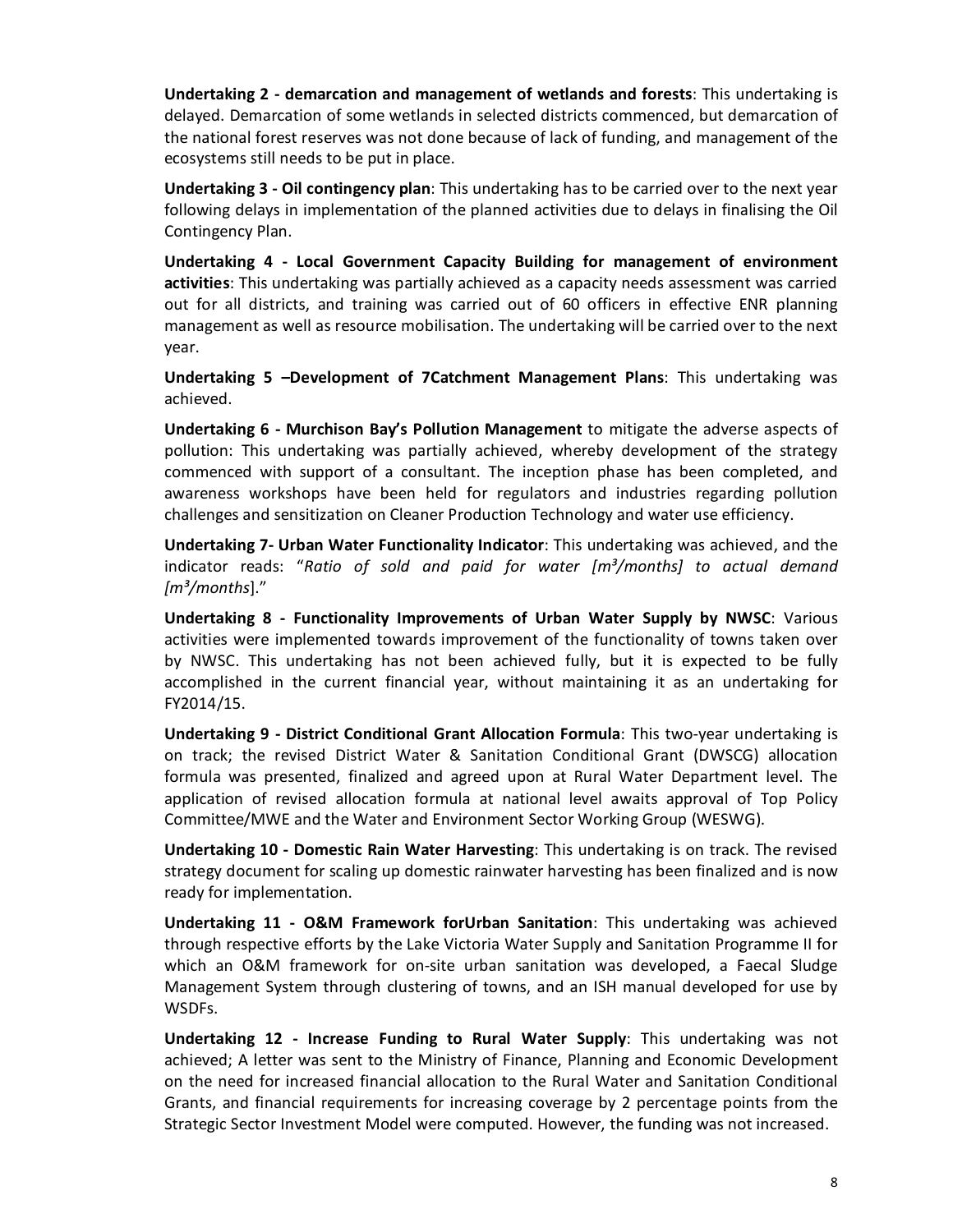**Undertaking 13 - Urban Regulation**: This undertaking was achieved; In July 2014, following the endorsement of the proposal to establish an independent regulatory authority (i.e. the Urban Water and Sewerage Regulation Authority (UWASRA) by the Water Policy Committee (WPC), the Draft Water amendment Bill which contains provisions for the establishment of UWASRA, was submitted to the Ministry of Justice and Constitutional Affairs for legal advice. A team was selected within Ministry of Justice to review the Draft Water Bill and the exercise is still on-going.

**Undertaking 14 - Sector Capacity Development (SCD)**: This undertaking was partly achieved, with support of a consultant to develop a standard approach to operationalise the SCD Strategy starting with the development of subsector-specific Capacity Development Plans. Completion of this undertaking will be incorporated in the new undertaking for Capacity Building for FY2014/15.

# **2.4 Launch of catchment planning guidelines and water source protection guidelines**

Water catchment planning source protection guidelines, and Water source protection guidelines which were earlier on developed and approved for implementation, were officially launched during the cocktail at the end of the second day of the Joint Sector Review by Prof. Ephraim Kamuntu, the Hon. Minister for Water and Environment.. Operational guides are being developed have also been developed with step-by-step details of the practical modalities to be followed during implementation of the two guidelines.

# **2.5 Findings of the Budget Monitoring and Accountability Unit (BMAU)**

On the third day, in a plenary session, the BMAU of the Ministry of Finance (MoFPED) presented the findings of their field monitoring and assessment of a number of projects in rural water supply, urban water supply, and water for production and water resources management implemented by the MWE in the FY2013/14. The overall technical performance of the sector was rated as very good (75%), and financial release (85%) as well as expenditure (88%) which was excellent. Most of the funding spent in the 1<sup>st</sup> and 2<sup>nd</sup> quarters was used to pay the previous year's works (2012/13) which affected achievement of planned outputs for the 2013/14FY.

Excellent performance was exhibited in the Water and Sanitation Development Facilities as they managed to complete almost all of their annual planned activities.

The sector has some recurring challenges that affect progress of works and achievement of sector goals and targets, which all relate to **untimely disbursement of funds** to the sector and **delayed procurements**.

The BMAU subsequently made the following recommendations: (i) the district local governments should ensure timely land acquisition to avoid delays during implementation. (ii) MWE should carry out comprehensive and high quality feasibility studies to reduce on variations/design changes after commencement of works, (iii) MWE and MFPED should ensure timely disbursements of funds to allow for early commencement of procurement of contracts for goods/services/works and (iv) MWE should develop a comprehensive procurement plan to allow timely procurements and project implementation.

The development partners noted with satisfaction that the Sector's performance, both technical and financial, as compared to other sectors was/is rated as satisfactory.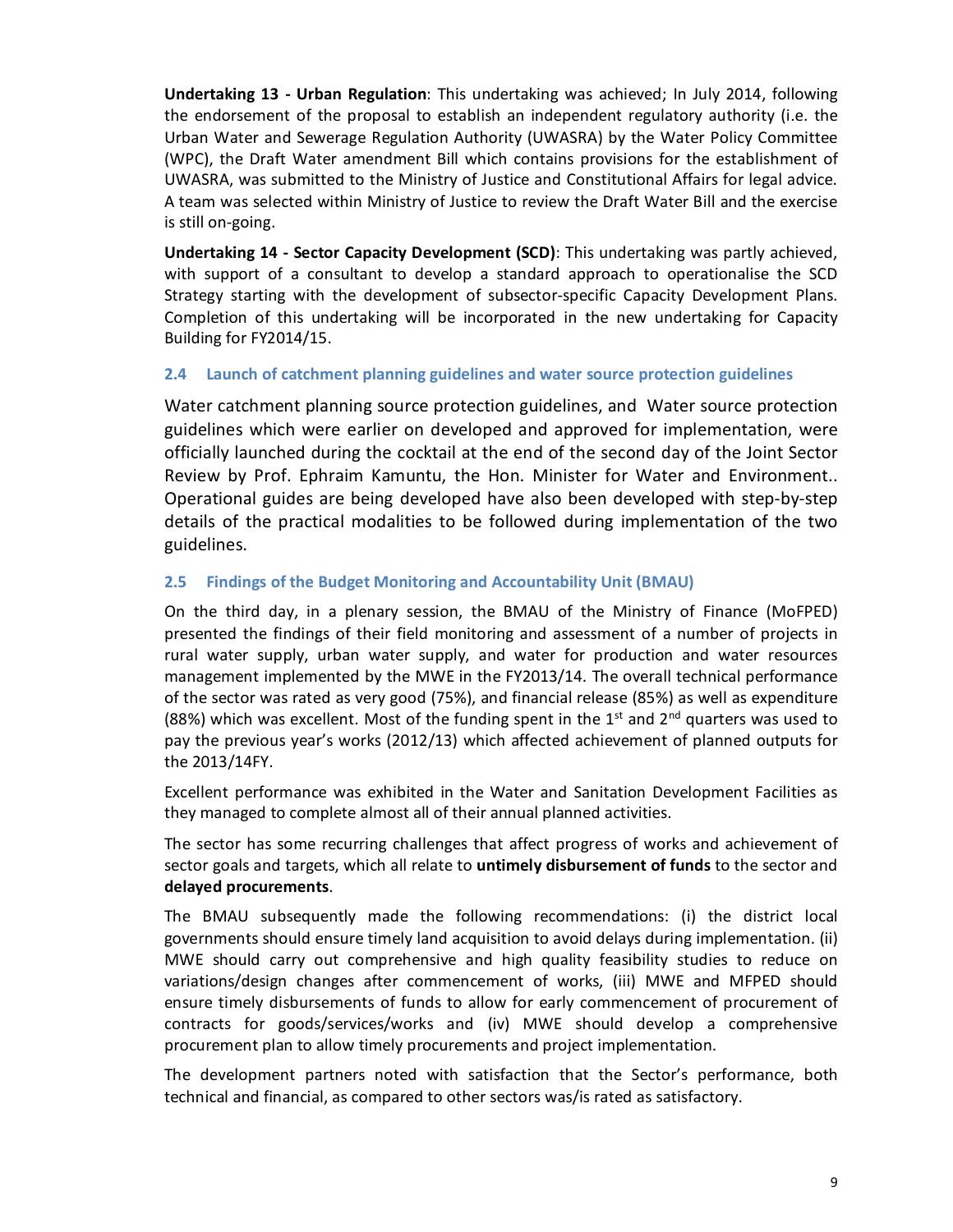With respect to MWE's challenges with sub-standard feasibility studies, the audience suggested that in the absence of an umbrella organization that registers and regulates the work of consultants (like the Uganda Law Society for all advocates/legal practitioners), the MWE needs to implement its regulatory function, and thus ensure selection of consultants that do good work and recommend to the Public Procurement & Disposal of Assets Authority (PPDA) to sanction non-performing service providers.

# **3 PARALLEL SESSIONS**

#### **3.1 Sector innovations**

Three parallel sessions on sub-sector initiatives/innovations were held in the afternoon of Day 1, for water resources management, water development and environment and natural resources, respectively.

Under water resources management, 4 presentations were held: (i) Flood Forecasting and Early Earning, (ii)Catchment Management Planning Process, (iii) Financing of WRM Activities, and (iv) Cleaner Production.

The water development sub-sector had a total of11 presentations: (i) Considerations on Faecal Sludge Management, (ii) Sanitation, (iii) Force Accounts – Operational Experience of WfP, (iv) Urban Water Regulation – The Way Forward, (v) Financing O&M Portfolio in the UWSS Sub-sector, (vi) Mobile for Water, (vii) Providing Universal WASH, Everyone Forever, (viii) Research Findings on the Iron Water Challenge, (ix) Achieving Sustainable WASH Services Delivery, (x) Realizing the Human Right to Water and Sanitation, and (xi) Information on the proposed WSDF website www.wsdf.go.ug.

The presentation on **iron contamination in rural groundwater** supply was specifically interesting. Over the years, the sector performance report has been reporting on a declining trend in water quality for rural areas and small towns. The frequently occurring iron contamination, which affects the aesthetic drinking water quality, was until now thought to be mostly related to the natural environment. WaterAid has carried out field research and testing which revealed that corrosive groundwater eventually leads to corrosion of GI rods and pipes in the U2 pumps., and that it can be overcome by using plastic pipes for shallow boreholes and stainless steel in deep boreholes.

Two presentations were made in the environment and natural resources session: i.e. the '*Jinja Commitments for Improved Service Delivery in the ENR sub-sector*', and the*State of the Environment Report for 2012.*

#### **3.2 Issues identified by thematic working groupsin break-out sessions**

Thematic (technical) working groups were earlier on established in the sector to ensure that issues and/or joint sector review undertakings whose implementation involves multiple stakeholders, various departments or even sub-sectors are addressed in a holistic manner. Subsequently, break-out sessions were held for thematic technical/working groups (i.e. Sector Performance Monitoring, Sector Capacity Development, Integrated Water Resources Management, Sector Finance, Water for Production, Environment & Natural Resources, Sector Governance, Sanitation, and Climate, Weather & Climate Change)on the second day. The objective of the sessions was to determine key issues at Departmental level (resulting in a **key action**), and key issues for the Thematic Working Groups requiring collaborate actions among different departments, agencies and/or sectors, resulting in a **undertaking**.In addition, the following outputs needed to be obtained for each Technical Working Group: suggested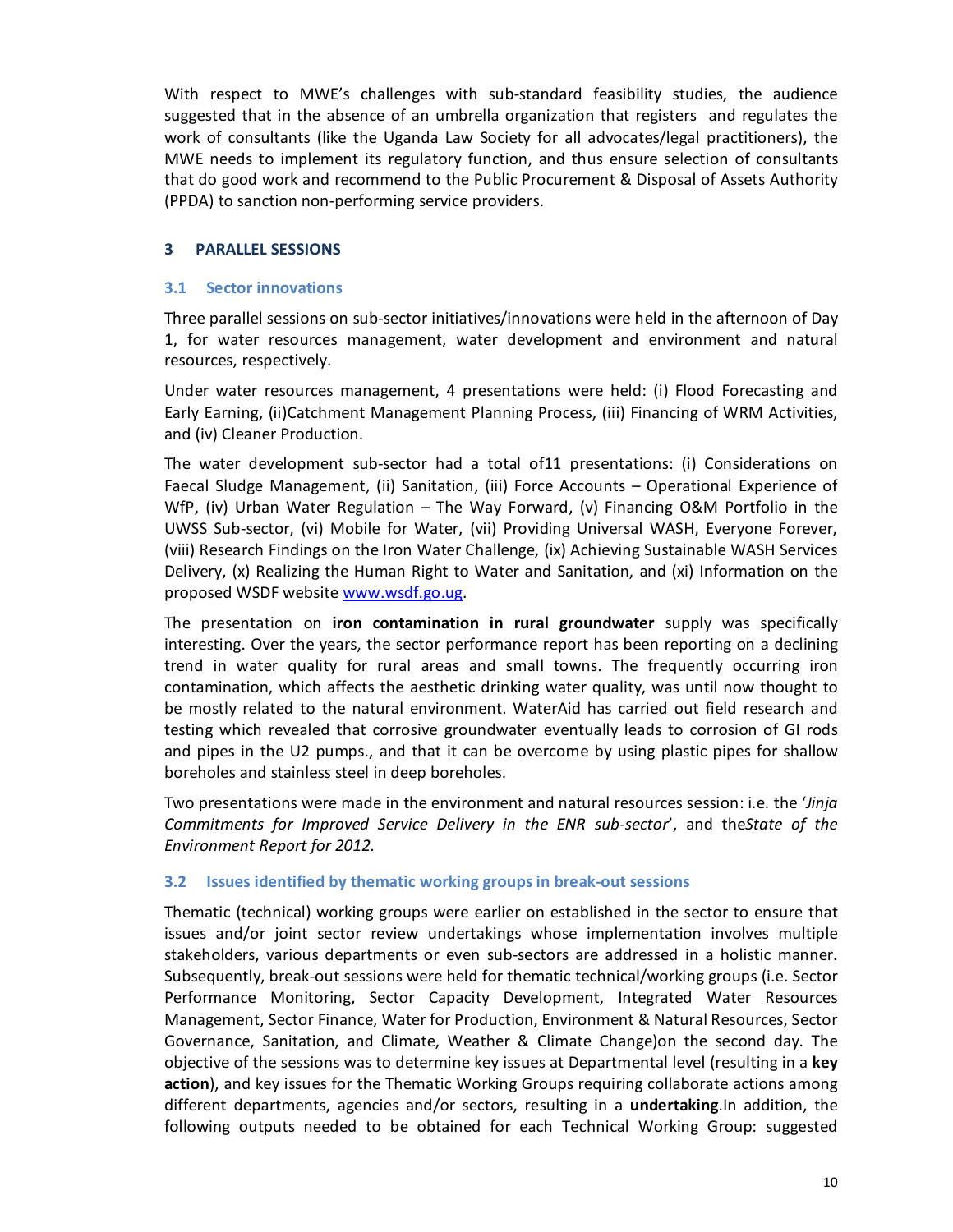membership of the Technical Working Group during the coming 12 months, sources of funding, and identification of a secretariat for the thematic group.

In each break-out session a number of issues were discussed; the one or two key issues, including the key action identified to address this issue, are listed in the following paragraphs. New undertakings that were identified in the break-out sessions are listed in Chapter 5, while those adopted during last year's Joint Sector Review that span more than one year, or are not yet fully implementedwere carried forward to FY2014/15 or beyond as necessary.

# **3.2.1 Sector Performance Monitoring**

There is nodata available in the Sector Performance Report 2014 on key indicators in the performance contracts of small towns that are signed between the MWE and Water Authorities. This makes performance monitoring of small towns' water supplies impossible. **A key action for the urban water department is therefore** *to put in place a system for regular collection and analysis of data on the key indicators of the small towns' performance contracts.* 

Another challenge in sector performance monitoring is that the sector's financial performance monitoring is first of all not aligned with the Ministry of Finance's budget performance analysis and reporting, and also that financial sector performance reporting and quarterly reporting formats (as produced by MWE and MFPED) are inconsistent from one report to the other. **A key action is therefore** *to work in collaboration with MFPED and Development Partners to develop a standard format for financial performance reporting.*

Finally, progress on some of the platinum indicators for ENR may not be monitored on a yearly basis because of the costs involved and lack of clarity the data sources for some of the indicators. This will necessitate slight modification of the existing 2-year ENR undertaking on baseline monitoring.

#### **3.2.2 Sector Capacity Development**

To enable effective sector capacity development, there is need to take stock of, and update, the existing human resources at national and decentralised levels. **Key actions to that effect are** *to compile a list of all sector organisations, and establish their current human resources capacities***.**

In addition, coordination mechanisms with line ministries, local governments and semiautonomous institutions needs to be defined to develop linkages, synergies andalignments with regard to capacity building. **Key actions for optimum coordination are***to study the current coordination mechanisms, and develop guidelines for effective coordination***.**

The total amount of funding available for sector capacity development is unknown. It is therefore important to identify and document the available resources for capacity development for their consolidation, prioritisation and rationalisation. **Key actions will be** *to compile a list of capacity development related activities from the Ministerial Policy Statement, and determine/estimate the required and available resources for capacity development for the sector***.**

The dissemination and integration of the new Handbook and Toolbox on operationalisation of capacity development will be an important activity in the current financial year. **Key actions include** *printing and distribution of copies of the Handbook and Toolbox, and the conduction of training sessions for all stakeholders on theiruse***.**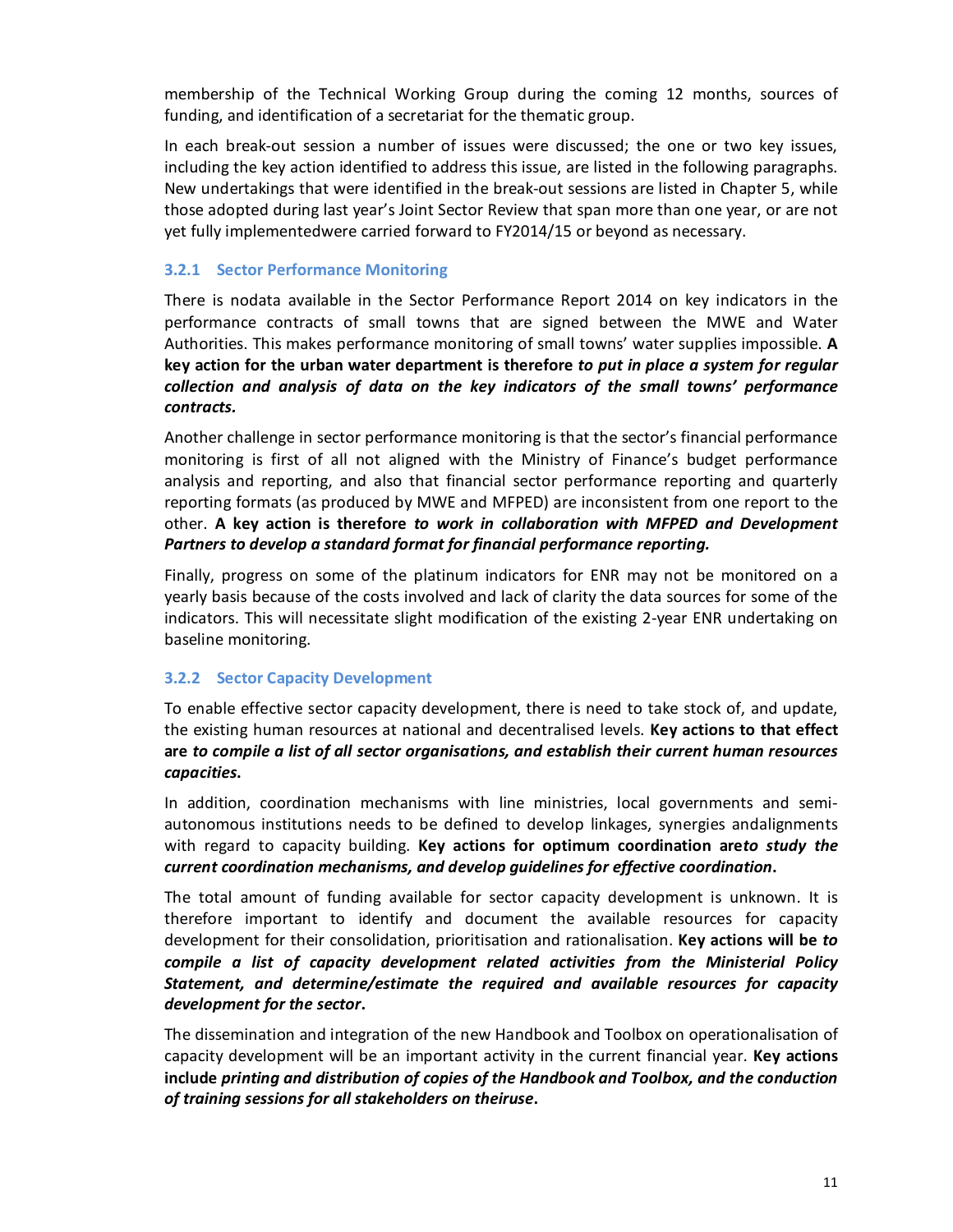# **3.2.3 Catchment-Based Integrated Water Resources Management**

Catchment-Based Integrated Water Resources Management (CbIWRM) requires collaboration and participation of all stakeholders and key lead institutions. The following **key actions** are envisaged to achieve this collaboration: *(i) broaden and reactivate the Thematic Team on IWRM (see also Annex 1),(ii) broaden and operationalize the National Task Force on CbIWRM, (iii) raise awareness among key stakeholders about CbIWRM, and (iv) promote involvement of the private sector and other key stakeholders.*

A holistic planning and equitable allocation of the available water resources (through catchment based IWRM) is of utmost importance to avoid conflicts and to ensure long-term sustainability. Sustaining CbIWRM is a challenge that may be addressed through the following two**key actions:***(i) review of the current implementation and coordination arrangements and mechanisms for CbIWRM, and propose improvements based on stakeholders' input and current experiences, and (ii) identify possible funding options and mechanisms, and propose the most appropriate option to be pursued***.**

In previous years, hot spot catchments were delineated in the various WMZs for consideration in development of Catchment Management Plans. Murchison Bay in Lake Victoria was identified as a hot spot area where activities were urgently needed to mitigate the adverse aspects of pollution and environmental degradation. For this financial year, the sector decided to expand this approach, and identify and map additional hotspot catchments in all four Water Management Zones (WMZ), and kick-start implementation of priority actions in these catchments. It was decided that this key issue would be addressed as an **undertaking**. The following **activities** were identified to target 4 hot-spot catchments in Uganda in the FT2014/15: (i) develop criteria for selection of hotspot catchments with involvement of stakeholders (ii) identify hotspot catchments, (iii) operationalize in these hot spot catchments Catchment Planning Guidelines and Water Source Protection Guidelines in planning and implementation of priority actions, (iv) engage stakeholders to make them aware of the challenges and to enable them relate to water resources issues, (v) package and improveinformation dissemination on water resources issues to stakeholders and the general public, and (vi) identify appropriate enforcement mechanisms for implementation of CbIWRM.

#### **3.2.4 Sector Finance**

Every year, there is a bigger funding gap between funding needs to reach the targets and actual funding to the Sector. The sector has responded to this challenge with efforts to increase cost-efficiency and promotion of self-supply initiatives. However, all these efforts notwithstanding, the insufficient funding has translated into stagnation of access to safe water in the rural areas and non-performance of other key sector indicators.

Four approaches were briefly discussed to increase available resources for the sector to bridging the increasing financial gap: (i) further increase efficiency in operations and resource utilisation; (ii) tap into alternative funding sources and mechanisms (bonds, Carbon Credits, provision of agreed 3% of funding for new water infrastructure investments for catchment management and/or source protection, activities funded by companies' corporate social responsibility programmes, equity, Public Private Partnerships, the implementation of a Water Fund, Tree Fund, use of income from water charges and reallocation of income from sector services and water permits to the sector); (iii) enhance existing sources of funding through the preparation of bankable projects and investment plans; and (iv) access to private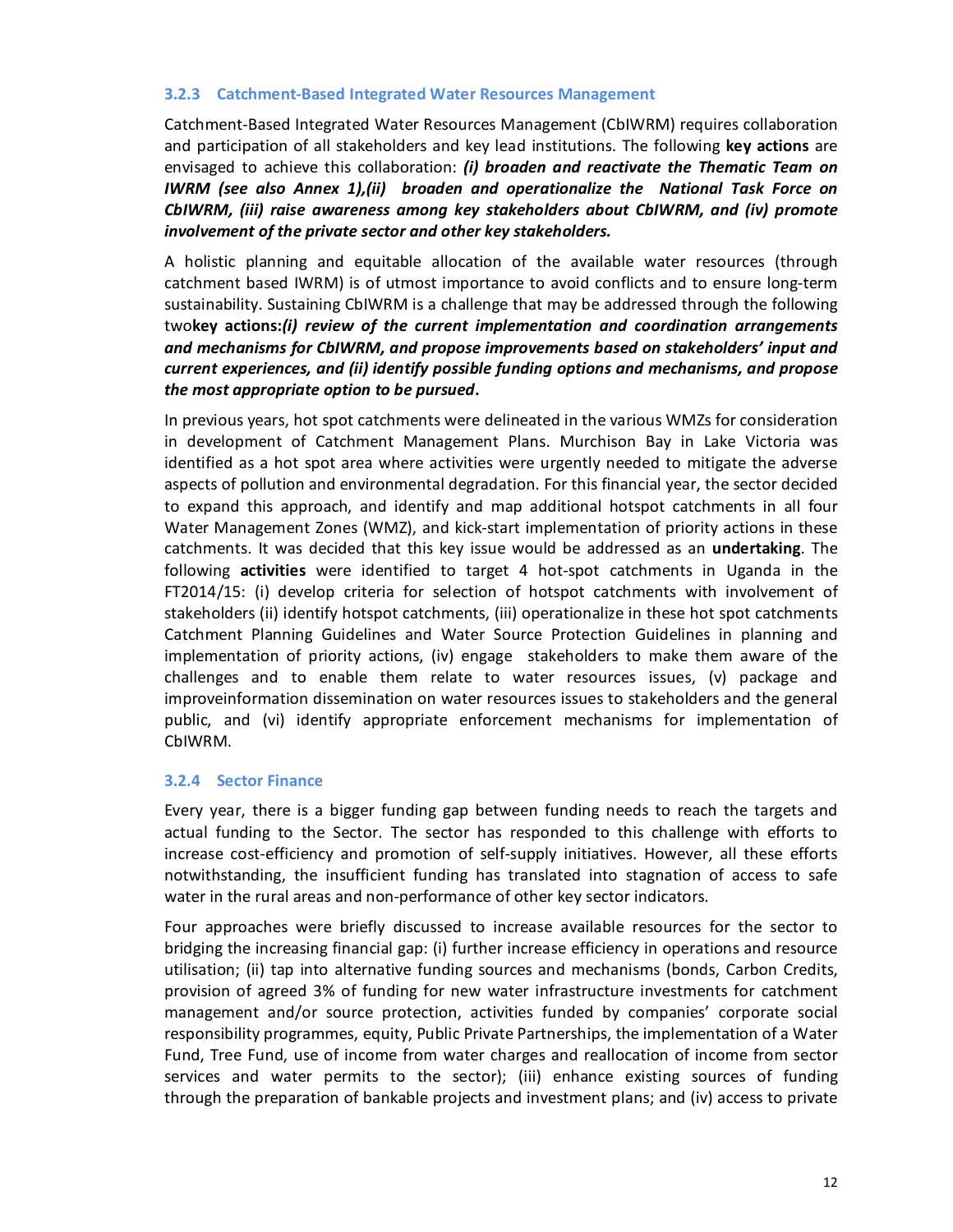sector financing - examples are water provision through self-supply, and commercial tree planting.

# **3.2.5 Water for Production (WfP)**

Three key issues were identified requiring key actions for Water for production:

- **i.** Co-ordination between MWE and the districts in respect to WfP developments at district level is weak. **Action is therefore needed***to improve coordination between the centre and district local governments***.**
- **ii.** The Water for Production Sub Sector does not have a clear criteria for guiding investment and development of water for production facilities in the country. **The identified key action is** *to develop investment criteria for water for production investments and interventions***.**
- **iii.** Operation and Maintenance of WFP facilities that have been constructed is weak and therefore negating efforts that have been made in increasing the storage capacity, and utilisation of the water. **The key action is** *to build capacity for O&M of WfP facilities to enhance their life span***.**

Two other main issues were identified, that will require a concerted multi-sector approach, and which therefore are formulated as undertakings for the coming year. These issues are that there are gaps in coordination at central level between the key players in the WfP subsector. Arising from this, there is need to reactivate the WfP-Sub-Sector Working Group, cochaired between MWE and MAAIF, to enhance co-ordination. Secondly, there is no national irrigation policy to guide planning, implementation and monitoring of irrigation development and use in the country. There is need to develop/finalize a national irrigation policy.

# **3.2.6 Environment and Natural Resources**

Local government ENR sector programmes are hampered by highly insufficient funding. **The following key actions were identified to address this issue:** *(i) develop a mechanism for using the National Environment Fund (NEF)to finance local government ENR programs, (ii) identify additional sources of funding for the Environment Fund, (iv) establish District Conditional Grants for Forestry, and increase Wetlands Grant, and (v) fast-track the development a sub-SectorInvestment Strategy to guide resource mobilisation.*

The ENR sector has challenges with coordination and performance measurement. **Key actions were identified to address this in the next financial year:** *(i) disseminate and operationalize the sector coordination and performance measurement framework, the respective data collection tools and protocols, (ii) develop the capacity of local governments to use the tools, and (iii) develop and operationalise the sector management information system. These actions will be implemented as part of last year's undertaking 1 on establishment of the baseline for the ENR monitoring indicators.*

Public accountability and participation inthe ENRactivities needs to be stepped up through the following **key actions**: *(i) public disclosure of Environmental Impact Assessments (EIA) certificates, permits and licenses, (ii) sensitization of the public on incentives for compliance to environmental laws, (iii) scale up community-based ENR monitoring/accountability platforms to cover wetlands and forestry, (iv) establish toll-free telephones lines and community policing, (v) lobby and influence key political and administrative power centers, and (v) establish standard operating procedures for enforcement.*

A rebranding of the ENR sub-sector was discussed earlier before the review in October 2014 during a two-day retreat in Jinja. The main outcome from the retreat, which is described in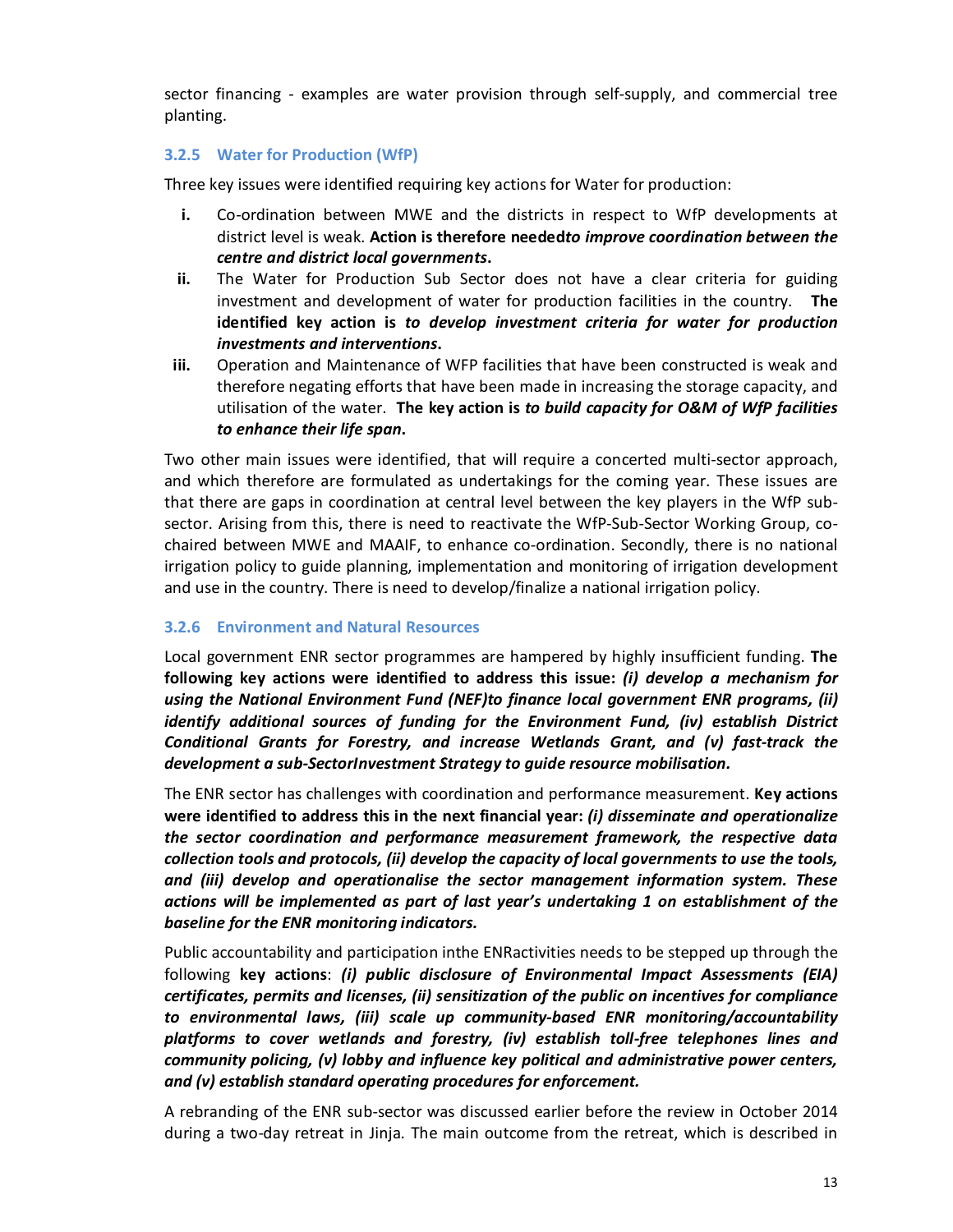more detail in the "*Jinja Commitment*" was presented and discussed at the JSR. The rebranding aims to improve the public image of the sub-sector through fast-tracking of service delivery standards, and selection of a new sector name and motto. Questionnaires were handed out to the JSR participants to enable them to also participate in the re-branding process. The outcome of the branding exercise will be communicated after the review.

# **3.2.7 Sector Governance**

Two issues were presented and discussed, namely:-

- i. The scope of activities the Group has become so wide that it exceeds the present Group's capacity to manage. In addition, the efforts and achievements of the Good Governance Working Group cannot be measured consistently and over time due to lack of governance indicator(s).
- ii. A survey on the effectiveness of the Urban Conditional Grant for Operation and Maintenance is required to determine efficiency and effectiveness of the grant, taking into account the fact that not all the budgeted funds were released during the financial year(s), that numerous breakdowns of electro-mechanical equipment were recorded, and that water authorities seem not to apply the conditional grants for O&M activities only, which has affected the overall functionality of water systems. The thematic group recommended to implement a study (as an undertaking) to establish the adequacy, allocation criteria, channelling, use, and effectiveness of the operation and maintenance grant.

# **3.2.8 Sanitation**

Poor sanitation contributes to school dropout and low literacy rates, especially among girls. School sanitation is monitored by the sector through an indicator on hand-washing and pupil:latrine stance ration for primary schools. As there is no specific or ring-fenced funding for school sanitation within the Water, Education orHealth Sector budgets, the performance of these indicators is poor: the percentage coverage of hand-washing facilities is 38% against a target of 45%, and the pupil:stance ratio is for the second year in a row at 70:1, against a target of 50:1.

The following activities were proposed to address the issue of poor sanitation in schools: (i) Consolidate baseline information/mapping on Water, Sanitation and Hygiene (WASH) in schools, (ii) develop a school WASH database preferably as part of MWE's web based Water Supply Data Base (WSDB), (iii) develop or review a WASH packagefor schools, (iv) develop a system of integrating emptying of school latrines in sludge management, and (vi) define/clarify the roles of various ministries and agencies for School WASH.It was also suggested that the MWE should participate actively in the sector reviews foreducation and health, and that that the sector explore ways of ensuring that water is available in schools for sanitation and hygiene.

All towns in Uganda are characterised by poor Faecal Sludge Management (FSM) as it is not being budgeted for by the centre or the respective urban authorities. **A number of key actions were proposed, which include:***(i) putting in place collaborative instruments and platforms between various parties in offering FSM services, (ii) pilot a Demand Aggregation Model for at least two clusters of towns, (iii) promote standard latrine designs that can be emptied, (iv) propose financing models for FSM, and (v) developing a monitoring system for FSM.*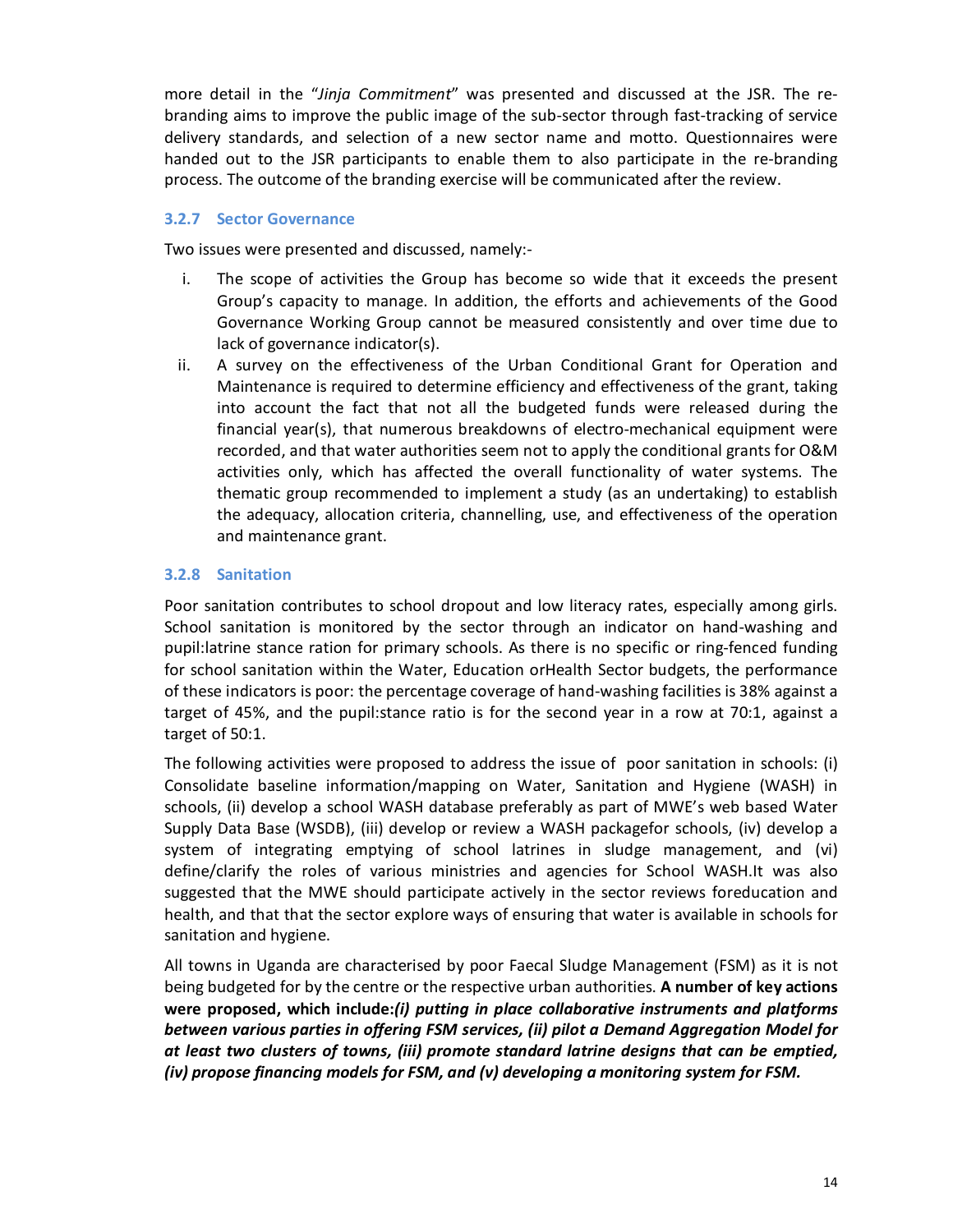The quality of implemented sanitation technologies and approaches leaves a lot to be desired. **Suggested key actions are** *to disseminate Information on the available technologies, and mainstream the Technology Assessment Framework (TAF).*

# **3.2.9 Climate, Weather and Climate Change**

On 19<sup>th</sup> December, 2013, the National Climate Change Policy (NCCP) was approved by the Policy Committee on Environment. **A key actionis now** *to submit the Cabinet Paper on the National Climate Change Policyto Cabinet for final approval before the end of FY 2014/15***.**

*The overall NCCP Performance Measurement Framework (PMF) for monitoring policy implementation alsoneeds to be finalised* **as a Key action***and initiate its implementation (before the end of FY14/15).*

In order to enable direct access to funding for Climate Change, the **key action** is that *the National Implementing Entity (Ministry of Water and Environment) proposals have to be submitted to the National Designated Authority (NDA) of the United Nations Framework Convention on Climate Change for accreditation*.

Adequate funding should be allocated to the newly formed Uganda National Meteorological Authority (UNMA) to enable it perform its duties effectively and efficiently. This can best be achieved through the creation of a Vote (on the sector budget/MTEF) for the Authority. This is an activity which requires the MWE to formally request the Ministry of Finance and Economic Developmentfor a Vote for UNMA starting withthe budget for 2014/15FY.

# **4 UNDERTAKINGS FOR FY 2014/15**

A number of new undertakings were identified during the break-out sessions by Thematic Working Group on the second day. Undertakings for FY 2013/14 that were only partially achieved or that have a timeline of more than one year were rolled over to the FY2013/14, with some modifications. All undertakings thus identified were presented in a plenary session on the third day, which was chaired by the Permanent Secretary of the Ministry of Water and Environment. The following undertakings were accordingly adopted forthe 2014 JSR:

# **4.1 Environment and Natural Resources**

**Undertaking 1:**Using the established baseline information, start implementation of the ENR Performance Measurement and monitoring framework to provide regular information as required, with effect from FY 2014/2015.

**Undertaking 2:**Complete demarcation of 6 new wetlands and commence the opening up of boundaries of 3 local forest reserves/finalise and implement the management framework of these ecosystems by the end of FY 2014/15.

**Undertaking 3:**Operationalise the Oil Spill Contingency Plan for the Albertine Rift Graben by the end of FY 2014/15.

**Undertaking 4:** Develop a pragmatic mechanism for enhancing and improving Local Governments' technical and financial capacities in the ENR by the end of FY 2014/15.

**Undertaking 5**: Create a stand-alone Vote for the Uganda National Meteorology Authority by the end of FY2014/15.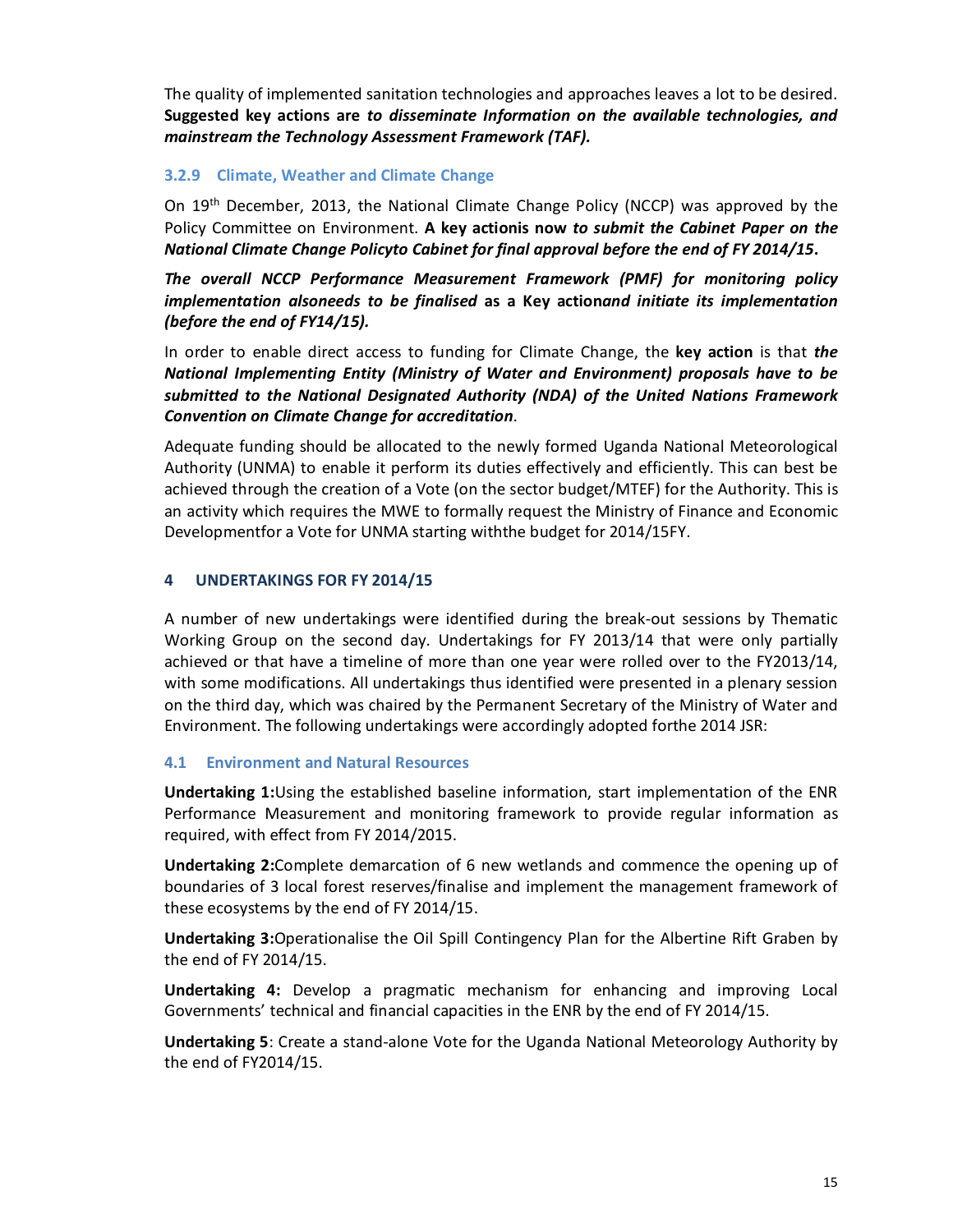#### **4.2 Water Resources Management**

**Undertaking 6**: Identify and map additional hotspot catchments in all the 4 WMZs and kick start implementation in at least two catchments per WMZ in line with the Catchment Planning Guidelines by the end of FY 2014/15.

**Undertaking 7:** Finalise the Pollution Management Strategy to improve the long term water quality of Inner Murchison Bay and initiate the implementation of its interventions by the end of FY 2014/15.

#### **4.3 Water Supply and Sanitation**

**Undertaking 8**: Implement the revised conditional grant allocation formula for rural water and sanitation in order to improve equity within and between districts by FY2015/16.

**Undertaking 9**: Reactivate and ensure functionality of the WfP sub-sector Working Group to guide planning, implementation and monitoring of water for production interventions by the end of FY2014/15.

**Undertaking 10**: Finalize the national irrigation policy to guide planning, implementation and monitoring of irrigation development and use in the country (by the end of FY2014/15).

**Undertaking 11**: Develop a framework for a holistic approach to school sanitationby the end of FY 2014/15.

#### **4.4 Policy and Institutional Issues**

**Undertaking 12**: Develop a financing framework to facilitate the entry of additional (alternative) funding sources into the water and environment sector to bridge the gap between budget provision (MTEF) and sector plans.

**Undertaking 13**: Develop appropriate indicator(s) for monitoring of good governance in the water and environment subsector by the end of FY2014/15.

**Undertaking 14**: Carry out a study to determine the effectiveness and efficiency of the Urban Conditional Grant (taking into account allocation criteria, channelling, utilization, adequacy, audit and reporting) by the end of FY2014/15.

**Undertaking 15**: Develop, by the end of FY2014/15, a costed strategic plan for implementation of the Sector Capacity Development Strategy for the period 2013/14 – 2017/18, incorporating provisions in the JWESSP.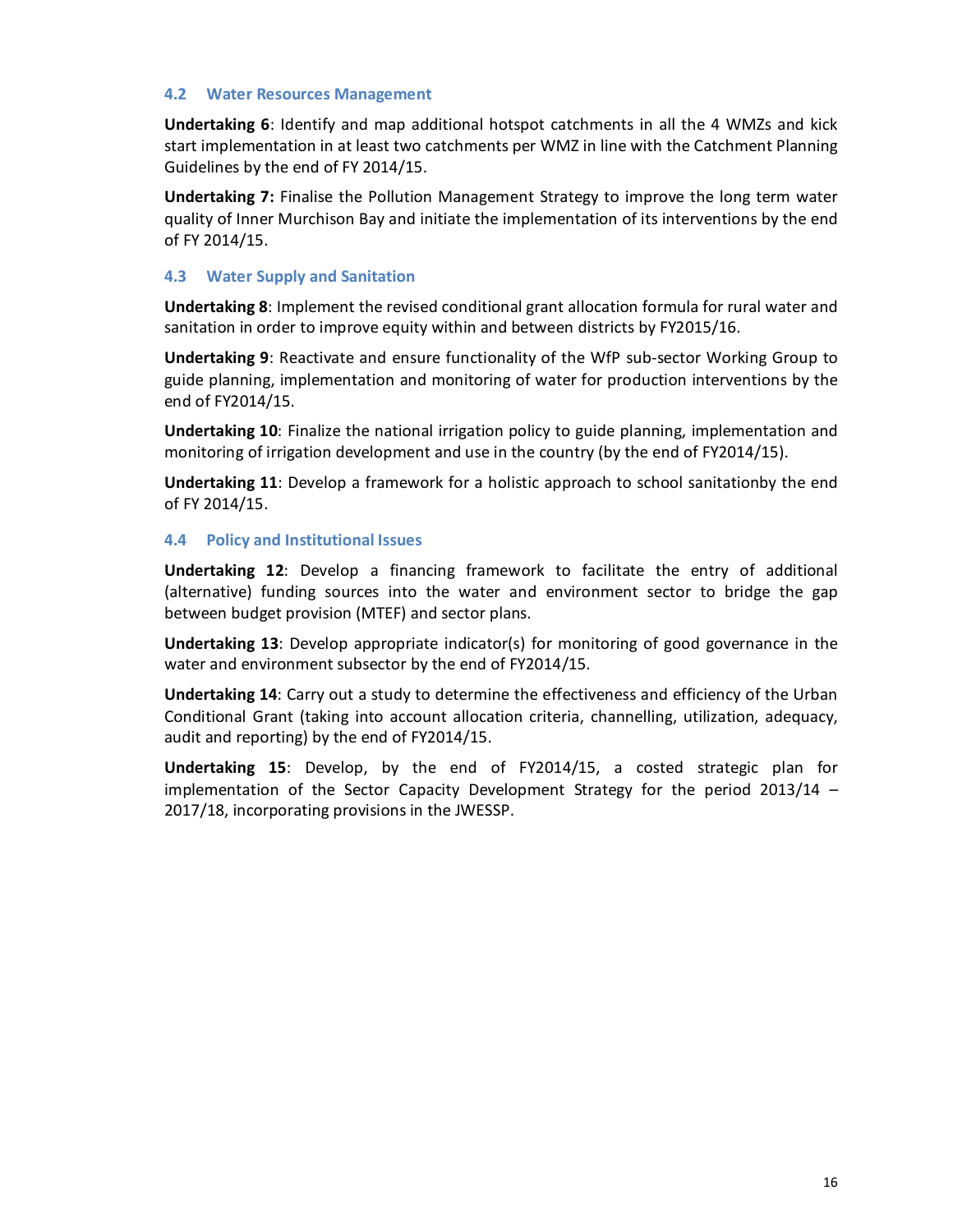# **5 Closing ceremony**

The JSR 2014 closing ceremony was first addressed by the Head of the visiting delegation of the Kingdom of Swaziland, Ms. Nompumelelo Ntshalintshali, National WASH Coordinator of the Kingdom of Swaziland. Sheinformed the audience that the JSR event was an eye-opener for the visiting team. The Vision of 2022 of the Kingdom is to become a first world country, for which the experiences learnt in Uganda, a country ahead in the sector, are very important.

Ms. Simone Knapp, the Head of office, Austrian Embassy, in her capacity as the in-coming Lead Development Partner Representative for the water and sanitation sub-sector, in her closing remarks,appreciated the good sector performance over during 2013/14FY, and the with promising trends in the areas of urban water supply, functionality, household sanitation, water for production, as well as the initiation of catchment-based integrated water resource management. Continued efforts are needed to sustain these achievements and move forward. She also mentioned that increasing access to safe water particularly in rural Uganda remains a challenge, partly as a result of the almost doubling of the Ugandan population (in the almost 20 years that Austria is supporting the water sector in Uganda), while sanitation and hygiene is another area of continued concern, particularly in schools. Finally, the water quality supplied by small towns has been gradually declining since 2008, which is a worrying trend, while solid waste as well as wastewater is still not appropriately handled.

Ms. Knapp conveyed the Development Partners' satisfaction with the progress made regarding the theme of thereview.She observed that strategically crucial actions and undertakings have been drafted in the review, including but not least, working on a robust funding strategy for the sub-sector. In that regard, she also stressed the importance of the MWE to implement to adequately address the issues and recommendations which are contained in the Auditor General's audit report for 2012/13FY in order to strengthen donor confidence and support to the sector.

Ms. Almaz Gebru, the Country Director of UNDP, as incoming Lead Development Partner Representative for the Environment and Natural resources sub-sector, was pleased to note the innovativeness in organising this joint sector review by focusing on thematic issues to facilitate linkages with other Ministries, other agencies, civil society and the private sector.

She stressed that sector coordination and performance tracking, public accountability and transparency, including citizen participation, and sector financing especially for local government activities remain key challenges to improving management of environment and natural resources. She was pleased to note that during the ENR sub-sector retreat in Jinja at the beginning of October 2014, and during this JSR, all the sub-sector stakeholders have committed themselves to address the sectorchallenges (as indicated in the '*Jinja Commitments')* and JSR 2014undertakings.

She stated that without addressing governance and human capital development issues in the sector, realising sector goals and its contribution to the national development and achievement of vision 2040 will be constrained. She was encouraged by the political support government leadership has demonstrated up to the highest office towards protection of wetlands and forests.

On behalf of the Honourable Minister of Water and Environment, Professor Ephraim Kamuntu, the Permanent Secretary read the Hon. Minister's closing speech, thereby marking the formal closure of the 2014 Joint Sector Review.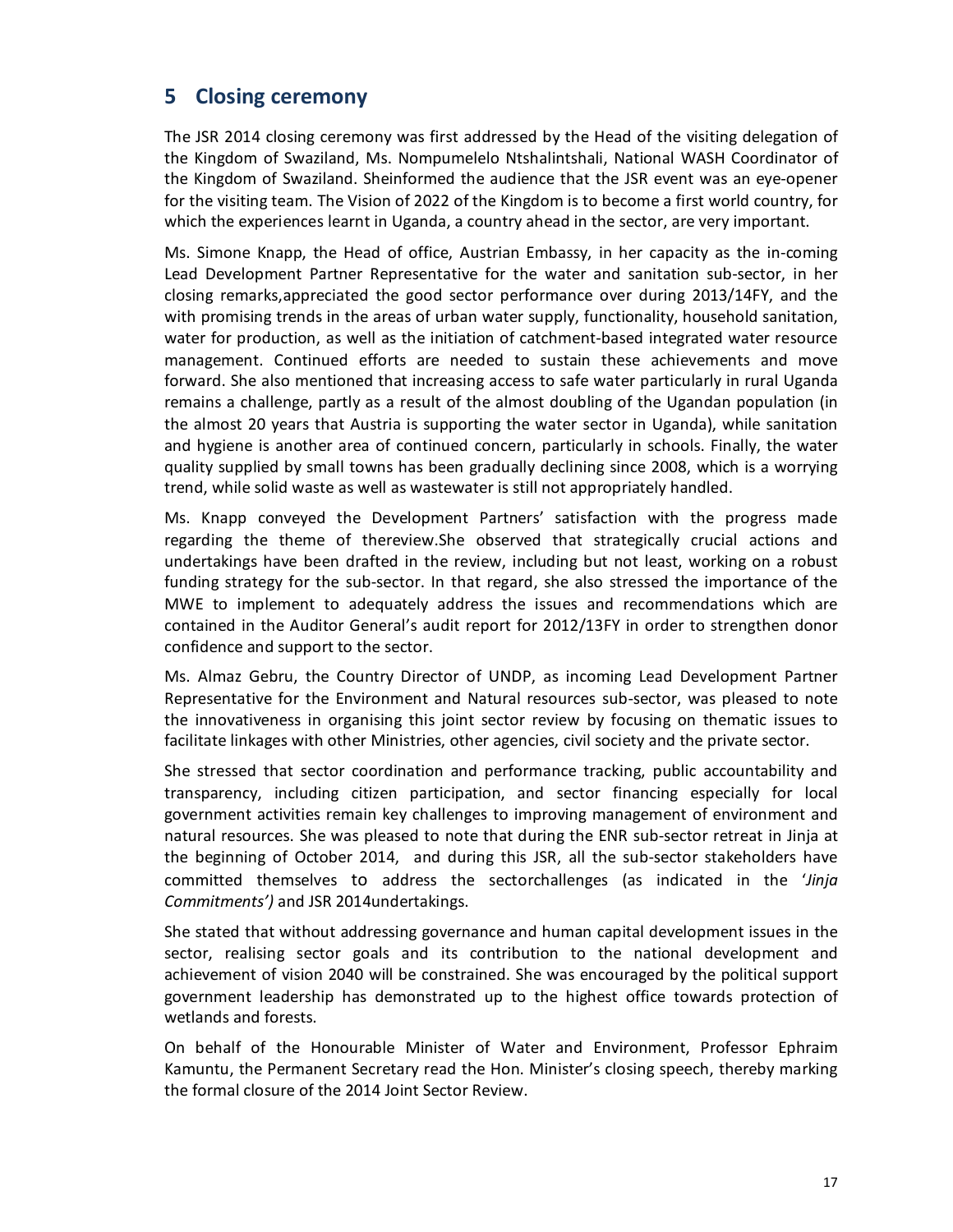In the speech, the Hon. Minister noted that the parallel session setting of the Joint Sector Review managed to enhance discussion of sector performance, key challenges, and the way forward. He advocated for increased funding to the sector by the government, and in addition stressed the need to explore alternative sources of funding for the sector, to address the growing funding gap, urgent need for monitoring of the performance contractswith the Water Authorities for management of the installed water supply infrastructure, the need for improved sludge management, and the urgency of improved coordination with health and education sectors to address school sanitation and hygiene.

He welcomed the incoming lead development partners, and thanked the outgoing development partners for a job well done, and finally he thanked the delegation of Swaziland for their participation in the JSR.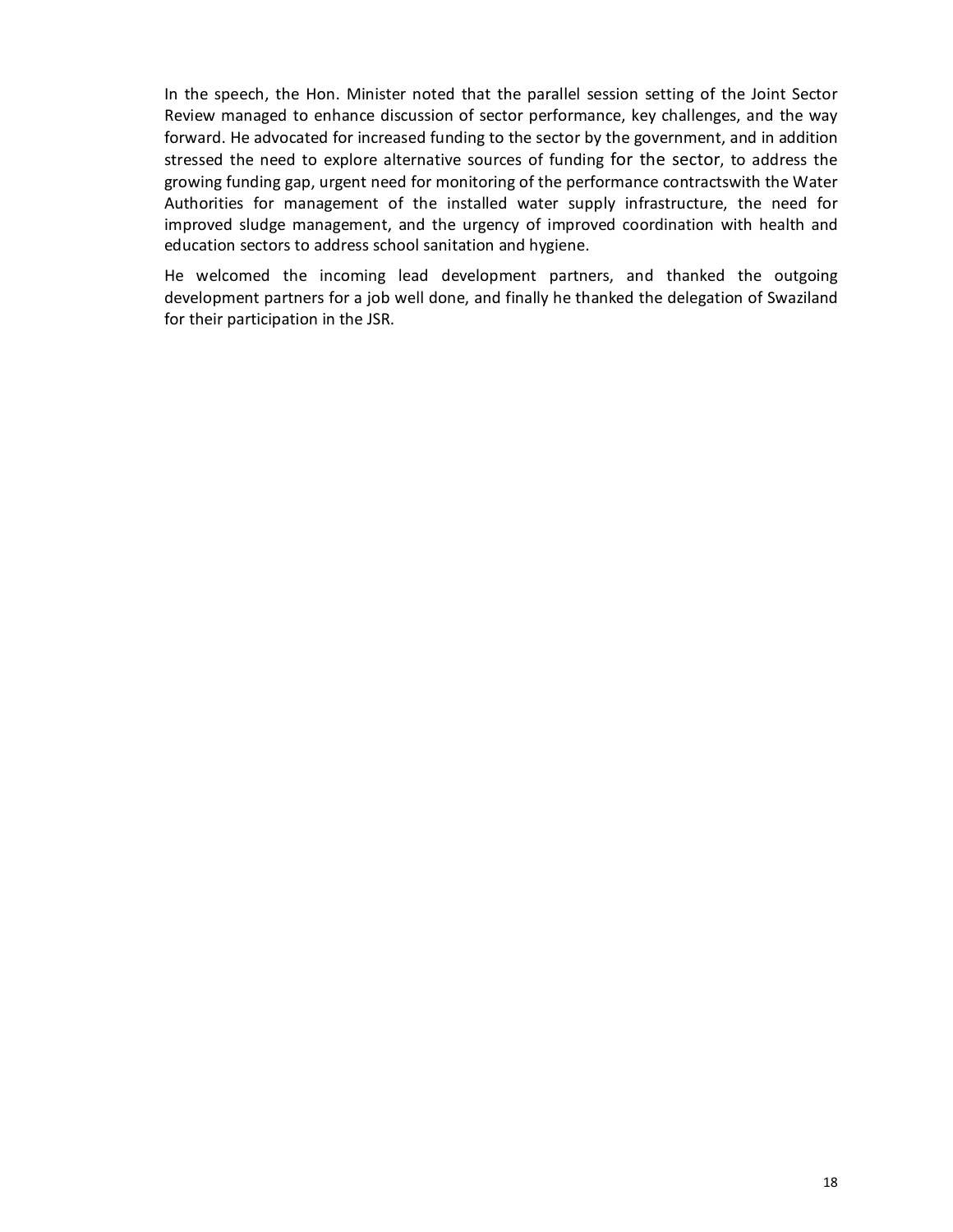#### 6 **CONCLUSION**

The Thematic Groups responsible for implementing the undertakings should provide detailed work plans before the next Water and Environment Sector Working Group meeting.

Germany is the outgoing Chair, while Austria is the new Chair of the Development Partners Group for Water and Sanitation until the end of the next JSR in October 2015, and Denmark will be the incoming Co-chair. The European Union Delegation (EU) is the outgoing Chair of the Development Partners Group for Environment and Natural Resources, with UNDP as new Chair until the end of the next JSR in October 2015.

All parties agreed to implement the undertakings and key actions by coming up with Thematic Group members, lead institutions, milestones, actions with indicators and time frame for achievement of results.

David O.O. Obong

Erwin Kuenzi

**Permanent Secretary** 

Ministry of Water and Environment

On behalf of the Government of Uganda

Deputy Head of Office Coordination Office for Development Cooperation,

**Austrian Embassy Addis** Ababa, Kampala office

On behalf of the **Development Partners, Water and Sanitation** 

Signed:

**Onesimus Muhwezi** 

Team Leader / Head Energy and Environment

**UNDP Uganda** 

On behalf of the **Development Partners, Environment and Natural Resources** 

Signed:

Kampala, 4<sup>th</sup> November 2014 Kampala, 4<sup>th</sup> November 2014 Kampala, 4<sup>th</sup> November 2014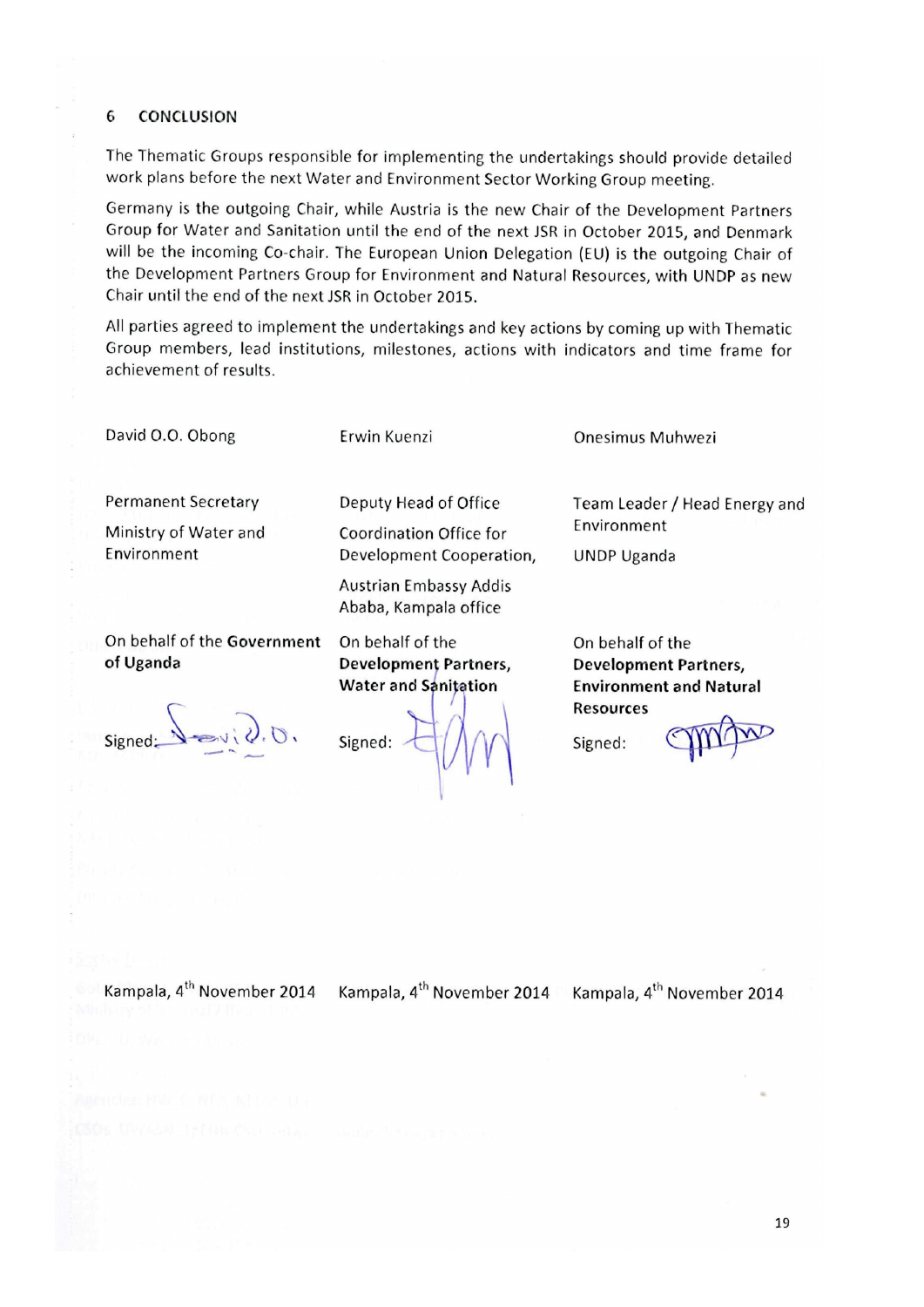# **Annex 1. Memberships of the Thematic Working Groups for FY2014/15**

Sector Performance Monitoring: GoU: MWE (Planning Dept., WESLD, DEA), MFPED/BMAU Agencies: NFA, NEMA, UNMA CSOs: Environmental Alert DPs: UNDP

#### Capacity Development:

GoU: MWE, MoLG, OPM, MoEMD, MoES, MoFPED, MoH, MoGLSD, MoPS

Agencies: NEMA, NWSC, UNMA, NFA,

CSOs: NETWAS, Water Aid, SNV, ACODE, KANCA, Hoima Forest Coalition, AHEAD Africa, EMLI, Environment Alert

DPs: EU/FAO, KfW/GIZ, BTC, DANIDA, World Bank, African Development Bank, Austrian Development Agency, UNDP, JICA

Private Sector: APWO

Academia: Universities & BTVET Institutions conducting formal, non-formal & Informal (e.g. Worker's PAS Logbook) courses relevant to the sector.

Other: Media

#### Integrated Water Resources Management:

Institution: Representatives from various departments in MWE (DWD, DEA, DWRM); MAAIF, MEMD, MTI, MFPED

Agency: NEMA, NFA, UNMA, NWSC, NPA, UWA, UIA,

CSO: UWASNET, ENR-CSO Network, IUCN, WWF, JESSE, KIGEZI DIOCESE, PROTOS, Uganda Red Cross, NAPE, Uganda Water Partnership, ULGA

Private sector: UMA, Uganda Cleaner Production Centre

DPs: DANIDA, Austria, WB, GIZ

#### Sector Finance:

GoU: DWRM, DWD, DEA, Urban Regulation Unit, MOFPED, Water Planning, Water Liaison, MAAIF, Ministry of Internal Affairs, UPDF

DPs: EU, WB and others.

Agencies: NWSC, NFA, NEMA, UNMAS

CSOs: UWASNET; ENR-CSO Network, Umbrella Organisation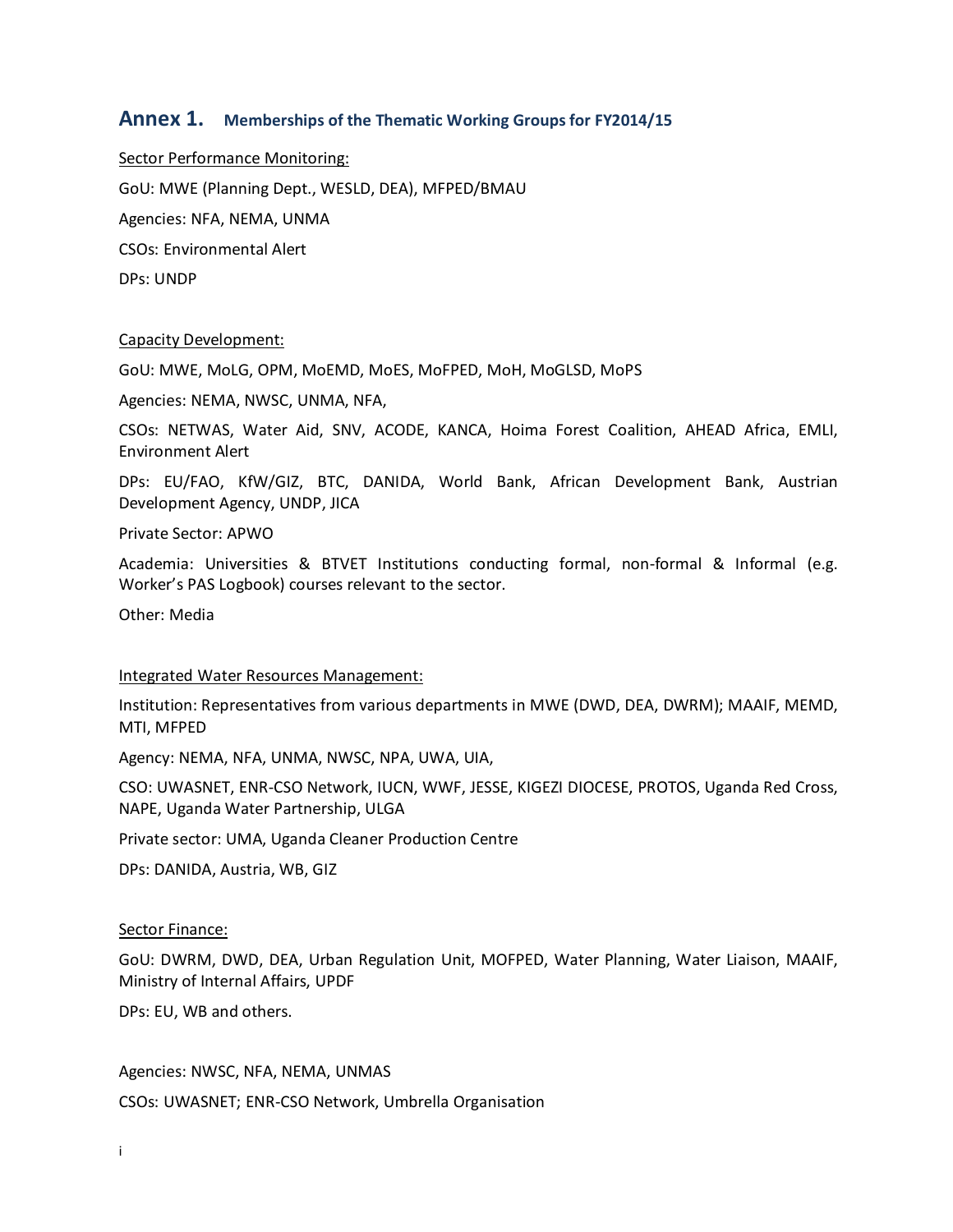#### Private Sector: APWO, WHAVE

#### Water for Production:

Institution: MWE, MAAIF, MoLG, OPM, MTIC, MoGLSD, MoES, JLOS, MoH.

Agency: Private Sector, ULGA, UWASNET, Uganda National Farmers' Association (UNFF)

DPs: MWE donor, MAAIF donor

CSOs: UWASNET, NGO in Agriculture

#### Environment and Natural Resources:

Institution: Ministry of Justice and Constitutional Affairs, Ministry of Lands, Housing And Urban Development, Ministry of Agriculture Animal Industry and Fisheries, Ministry of Defence, Ministry of Internal Affairs

Agency: National Environment Management Authority, National Forestry Authority, Uganda National Meteorological Authority

CSOs: ENR CSO Network, CSOs in the following fields: Financial, Litigation, Technical, Advocacy, Mobilisation

Private sector: various

#### Sector Governance:

GoU: MWE, MFPED (BMAU), IGG Agencies: PPDA, NWSC, ACCU CSOs:NETWAS, UWASNET, SNV Private Sector: APWO DPs: ADC, DANIDA, GIZ, World Bank, WaterAid, TI/WIN

Sanitation: GoU: MoH, MWE, OPM, ULGA, MGLSD, MoES Agencies: NWSC, KCCA, Prisons CSOs: UWASNET Private Sector: APWO Other: Media, DPs

#### Climate, Weather and Climate Change:

GoU: MWE, MAAIF, Ministry of Gender And Social Development, Ministry of Health, OPM, Ministry of Energy and Mineral Development, Ministry of Education and Sports, MoFPED, Ministry of Internal